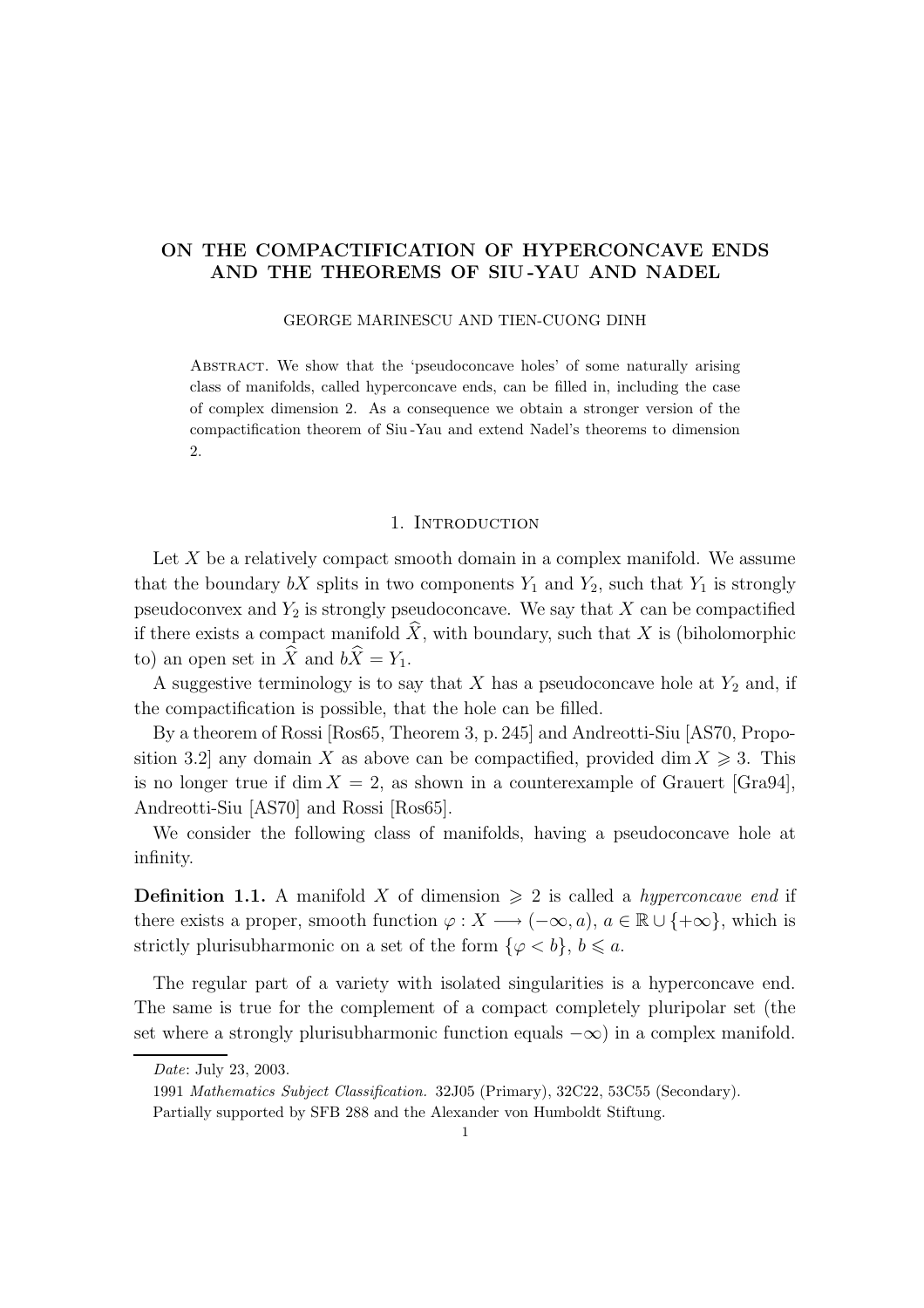One can also check that the examples of Grauert, Andreotti-Siu and Rossi are not hyperconcave ends. Our goal is to compactify hyperconcave ends at  $\{\varphi = -\infty\}$ (i.e., to fill the hole at  $-\infty$ ).

**Theorem 1.2.** (i) Any hyperconcave end X can be compactified, i.e., there exists a complex manifold  $\hat{X}$  such that X is (biholomorphic to) an open set in  $\hat{X}$  and for any  $d < a$   $(\widehat{X} \setminus X) \cup \{\varphi \leq d\}$  is a compact set.

(ii) More specifically, if  $\varphi$  is strictly plurisubharmonic on the whole X,  $\widehat{X}$  can be chosen a normal Stein space with at worst isolated singularities.

Let us remark that the theorem of Rossi-Andreotti-Siu includes the case of hyperconcave ends of dimension  $\geq 3$ . Theorem 1.2 gives new information only if  $\dim X = 2$ .

Our proof consists in producing holomorphic functions on the hyperconcave end. For this purpose we solve the  $L^2 \bar{\partial}$ -Neumann problem for a suitable hermitian metric. To obtain the  $L^2$  estimate, an essential step is to apply a twisting trick of Berndtsson and Siu.

The motivation for the study of the compactification of hyperconcave ends comes from the theory of complex-analytic compactification of quotients  $X = M/\Gamma$  of bounded symmetric domains  $M$  by arithmetic groups Γ.

Let M be of rank 1, that is M is the unit ball in  $\mathbb{C}^n$ . Assume that  $n \geq 2$  and  $\Gamma$  is an arithmetic group. Then the Satake-Baily-Borel compactification  $\hat{X}$  of  $X = M/\Gamma$ is obtained by adding a finite set of points which are isolated singularities (so that X turns out to be a hyperconcave end).

From a differential-geometric point of view, arithmetic quotients are Kähler-Einstein manifolds of finite volume and bounded curvature. Siu and Yau [SY82] generalized the compactification of arithmetic quotients of rank 1 by compactifying complete Kähler manifolds  $X$  of finite volume and sectional curvature pinched between two negative constants. The first step in their proof is to show that  $X$  is a hyperconcave end, using the Busemann function and the lemmas of Margulis and Gromov. Then  $X$  can be compactified to a projective manifold by the embedding theorem of Andreotti-Tomassini [AT70]. The second step is to prove that  $X$  is a Zariski-open set. We will give a new analytic proof of this step in §4.

The compactification of complete Kähler-Einstein manifolds of finite volume and bounded curvature was thoroughly studied by Mok, see [Mok89] and the references therein.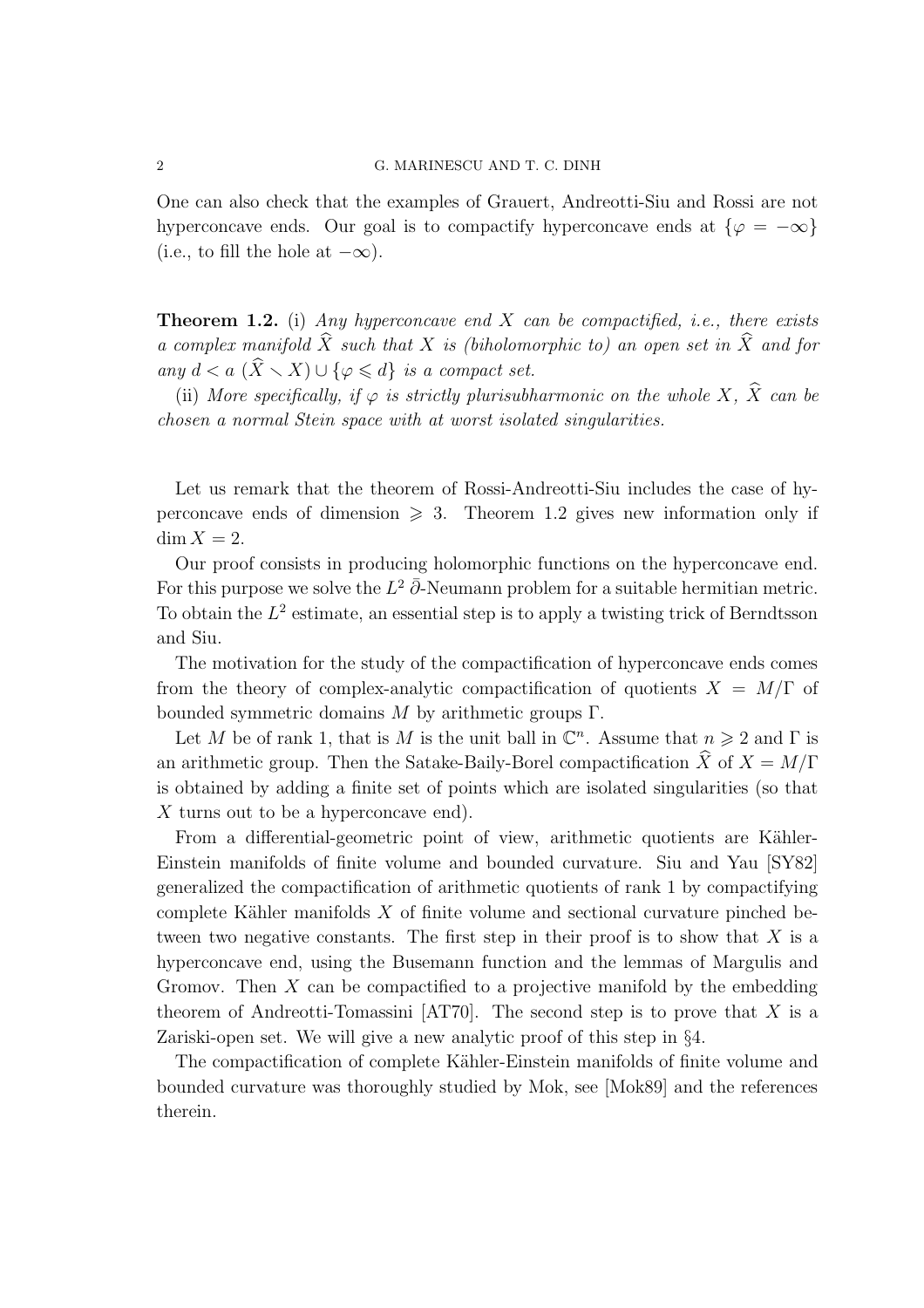As the preceding discussion indicates, the arithmetic quotients are, with a few exceptions, pseudoconcave manifolds admitting a positive line bundle. In this respect, Nadel [Nad90] considered the realisation as a quasiprojective manifold of a class of manifolds X with hyperconcave ends, of dimension  $\geq 3$ . One of our goals is to extend to dimension 2 Nadel's theorems, cf. Propositions 5.2-3.

These propositions are consequences of our second main result.

**Theorem 1.3.** Let X be a hyperconcave end and let  $\widehat{X}$  be a smooth compactification of X. Assume that X can be covered by Zariski-open sets which are uniformized by Stein manifolds. Then  $\widehat{X}\setminus X$  is an analytic set which can be blown down to a finite set of points.

Let us note that the result is natural, in the light of a recent result of Coltoiu-Tibăr [CT02], asserting that the universal cover of a small punctured neighbourhood of an isolated singularity of dimension 2 is Stein, whenever the fundamental group of the link is infinite.

The method of Nadel, in dimension greater than 3, is to compactify the manifold by the theorem of Rossi, and then to apply differential geometric methods, like the existence of Kähler-Einstein metric and the Schwarz-Pick lemma of Yau and Mok-Yau.

Our approach is different. Let  $\widehat{\Omega}$  be a Stein neighbourhood of  $\widehat{X}\setminus X$ . We can choose a finite number of Zariski-open sets  $V_1, \dots, V_k$  of X which are uniformized by Stein manifolds, such that  $\cup V_i$  is a neighbourhood of  $b\Omega$ . Then each  $V_i$  satisfies the Kontinuitätssatz. Using Wermer's theorem, we show that  $\widehat{\Omega} \setminus V_i$  is a hypersurface of  $\widehat{\Omega}$ . The set  $\widehat{X}\setminus X$  is included in the compact analytic subset  $\widehat{\Omega}\setminus (\cup V_i)$  of  $\widehat{\Omega}$ , so it must be finite.

As a consequence we get a stronger form of [SY82, Main Theorem]:

**Corollary 1.4.** Let X be a complete Kähler manifold of finite volume and bounded negative sectional curvature. If  $\dim X \geq 2$ , X is biholomorphic to a quasiprojective manifold which can be compactified by adding finitely many points to a Moishezon space.

Nadel and Tsuji [NT88] generalized the compactification of arithmetic quotients of any rank, by showing that certain pseudoconcave manifolds are quasi-projective. In dimension 2 their condition coincides with hyperconcavity. Proposition 5.3 yields, in dimension 2, a stronger version of their theorem together with a completely complexanalytic proof of the compactification of arithmetic quotients, cf. Remark 5.5.

The organization of the paper is as follows. In §2 we construct holomorphic functions on a hyperconcave end and then we prove Theorem 1.2 in §3. The proof of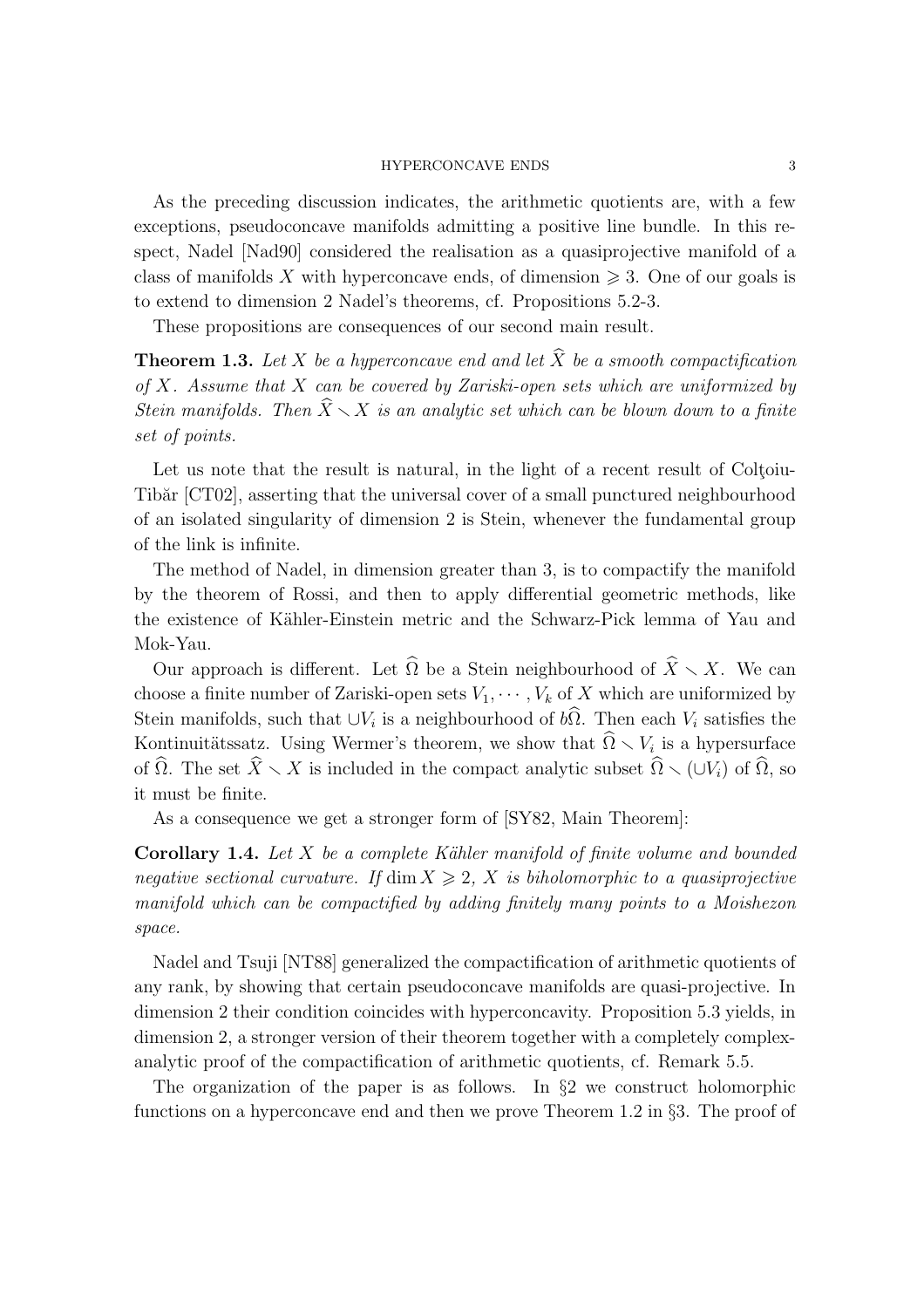#### 4 G. MARINESCU AND T. C. DINH

Theorem 1.3 occupies §4 and in §5 we extend Nadel's and Andreotti-Siu theorems to dimension 2 manifolds and prove Corollary 1.4.

## 2. Existence of holomorphic functions

Let X be a hyperconcave end. If X can be compactified,  $\{\varphi < b\}$  will be an open set in a Stein space, which has a lot of holomorphic functions. Conversely, in order to prove Theorem 1.2 we shall construct holomorphic functions on X. For the purpose of compactification we can and shall suppose that the function  $\varphi$  in Definition 1.1 is strictly plurisubharmonic everywhere on X and  $a > 0$ .

Let us first touch briefly the case of dimension  $\geq 3$  and describe the method of [AS70] and [Ros65]. If dim  $X \ge 3$ , we can use the Andreotti-Grauert theory [AG62] to show that the natural restrictions  $H^1(X,\mathscr{F}) \longrightarrow H^1(\{\varphi < c\},\mathscr{F}), c < a$ , are isomorphisms for any coherent analytic sheaf  $\mathscr F$  (see [AS70, Propositions 1.2-3. Therefore, for any coherent ideal sheaf  $\mathscr{I} \subset \mathscr{O}$  whose zero set is disjoint from  $\{\varphi \langle c\},\$  for some  $c \langle a,\rangle$  the natural restriction  $H^0(X,\mathscr{O}) \longrightarrow H^0(X,\mathscr{O}/\mathscr{I})$  is surjective. This leads [AS70, Proposition 1.4] to the existence of many holomorphic functions that separate points, give local coordinates and have a peak at pseudoconvex boundary points of  $X$ . (The method also works for domains  $X$  as in the beginning of Introduction.)

If dim  $X = 2$ , the Andreotti-Grauert theory cannot be applied. However, in the case of hyperconcave ends, we can introduce a good complete metric, in which the  $L^2$  estimate for  $(0, 1)$ -forms holds.

Let X be a hyperconcave end. Let us denote by  $\Omega_0 = {\varphi < 0}$ . Our analysis is based on the existence of a complete Kähler metric on  $\Omega_0$ , satisfying the condition of Donnelly-Fefferman [DF83]. Denote

$$
\chi = -\log(-\varphi),
$$

which is a smooth function on  $\Omega_0$ . We set

(2.2) 
$$
\omega = \sqrt{-1} \partial \bar{\partial} \chi = -\sqrt{-1} \partial \bar{\partial} \log(-\varphi).
$$

Note that

$$
\partial\bar{\partial}\chi=\,\frac{\partial\bar{\partial}\varphi}{-\varphi}+\frac{\partial\varphi\wedge\bar{\partial}\varphi}{\varphi^2}
$$

and

$$
\frac{\partial \varphi \wedge \bar{\partial} \varphi}{\varphi^2} = \partial \chi \wedge \bar{\partial} \chi.
$$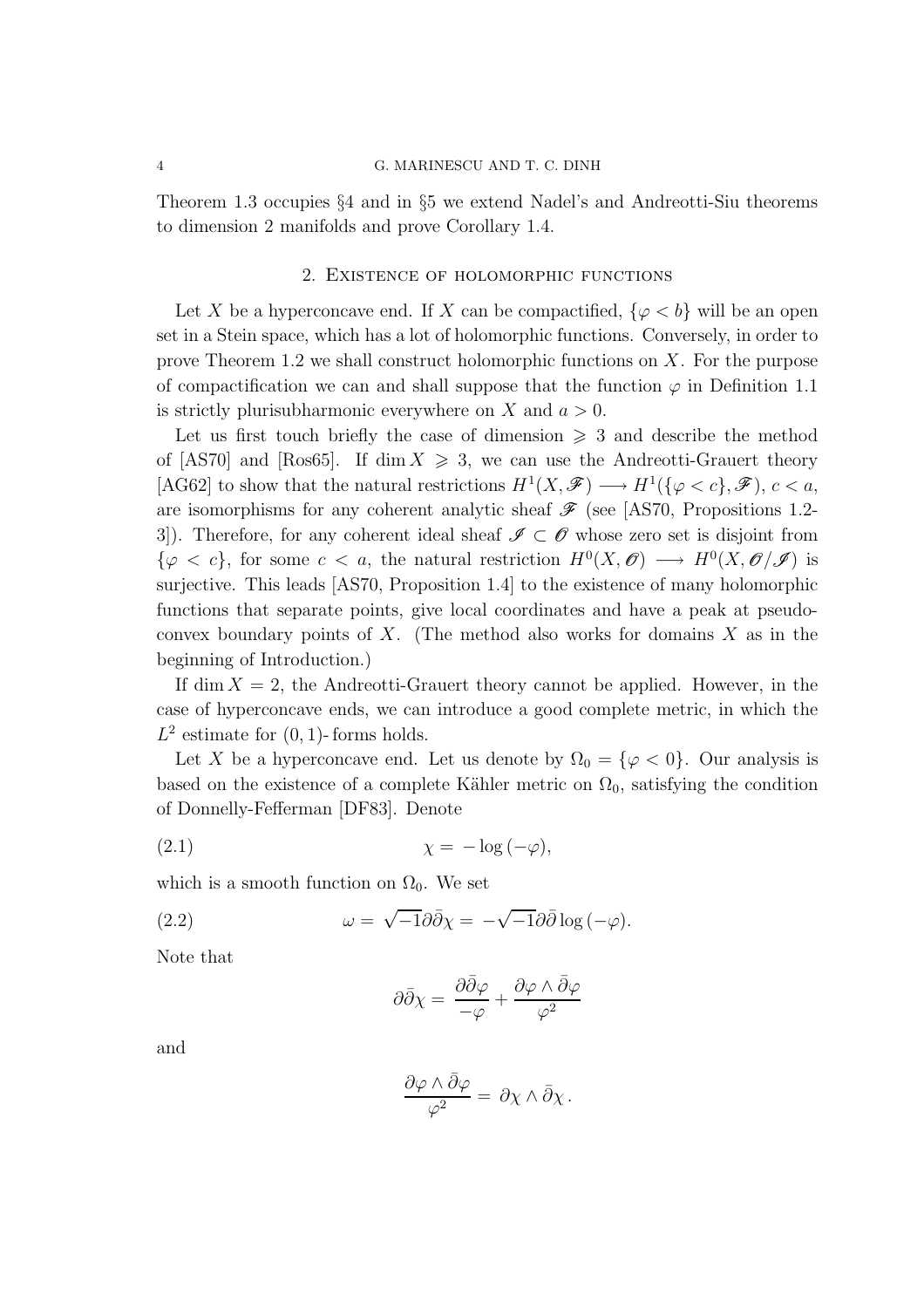Since 
$$
\sqrt{-1}\partial\bar{\partial}\varphi/(-\varphi)
$$
 represents a metric on  $\Omega_0$ , we get

$$
(2.3) \t\t |d\chi|_{\omega} \leq 1.
$$

This is the Donnelly-Fefferman condition, which will be used soon to obtain the fundamental estimate. Since  $\chi : \Omega_0 \longrightarrow \mathbb{R}$  is proper, (2.3) also ensures that  $\omega$ is complete. Indeed,  $(2.3)$  entails that  $\chi$  is Lipschitz with respect to the geodesic distance induced by  $\omega$ , so any geodesic ball must be relatively compact.

We may assume in the sequel that  $-1$  is a regular value of  $\varphi$ . We define  $\Omega =$  $\{\varphi < -1\}$ . The metric  $\omega$  is complete at the pseudoconcave end of  $\Omega$  and extends smoothly over the boundary  $b\Omega$ .

Let us denote by  $\mathscr{C}_c^{0,q}(\Omega)$  the space of smooth  $(0,q)$ -forms with compact support in  $\Omega$ . We denote  $\vartheta = - * \partial *$ , the formal adjoint of  $\overline{\partial}$  with respect to the scalar product  $(u, v) = \int_{\Omega} \langle u, v \rangle dV_{\omega}$ , where  $\langle u, v \rangle = \langle u, v \rangle_{\omega}$  and  $dV_{\omega} = \omega^n/n!$ .

The first step of the proof of Theorem 1.2 is to establish the fundamental estimate near −∞.

**Lemma 2.1.** For any  $v \in \mathscr{C}_c^{0,1}(\Omega)$  we have

(2.4) 
$$
||v||^2 \le 8(||\bar{\partial}v||^2 + ||\vartheta v||^2).
$$

Proof. The proof is based on the Berndtsson-Siu trick [Ber92], [Siu96], used to prove the vanishing theorem of Donnelly-Fefferman. On the trivial bundle  $E = \Omega \times \mathbb{C}$  we introduce the auxilliary hermitian metric  $e^{\chi/2}$ . We denote by  $\vartheta_{\chi}$  the formal adjoint of  $\bar{\partial}$  with respect to the scalar product

$$
(u,v)_x = \int_{\Omega} \langle u, v \rangle e^{\chi/2} dV_{\omega}.
$$

Then  $\vartheta_{\chi} = e^{-\chi/2} \vartheta e^{\chi/2}$ . We apply the Bochner-Kodaira-Nakano formula for  $u \in$  $\mathscr{C}^{0,1}_{c}(\Omega)$ :

$$
(2.5) \qquad \int_{\Omega} \left\langle \left[ \sqrt{-1} \partial \bar{\partial} (-\chi/2), \Lambda_{\omega} \right] u, u \right\rangle e^{\chi/2} \, dV_{\omega} \leq \int_{\Omega} \left( |\bar{\partial} u|^2 + |\vartheta_{\chi} u|^2 \right) e^{\chi/2} \, dV_{\omega} \, ,
$$

where  $\Lambda_{\omega}$  represents the contraction with  $\omega$  and  $[A, B] = AB - (-1)^{\deg A \cdot \deg B} BA$  is the graded commutator of the operators A, B. The idea is to substitute  $v = u e^{\chi/4}$ . It is readily seen that

(2.6) 
$$
|\bar{\partial}u|^2 e^{\chi/2} \leq 2|\bar{\partial}v|^2 + \frac{1}{8}|\bar{\partial}\chi|^2|v|^2,
$$

(2.7) 
$$
|\vartheta_{\chi} u|^2 e^{\chi/2} \leq 2|\vartheta v|^2 + \frac{1}{8}|\partial \chi|^2 |v|^2.
$$

Moreover

$$
\left\langle \left[ \sqrt{-1} \partial \bar{\partial} (-\chi/2), \, \Lambda_{\omega} \right] u, u \right\rangle e^{\chi/2} = \left\langle \left[ \sqrt{-1} \partial \bar{\partial} (-\chi/2), \, \Lambda_{\omega} \right] v, v \right\rangle.
$$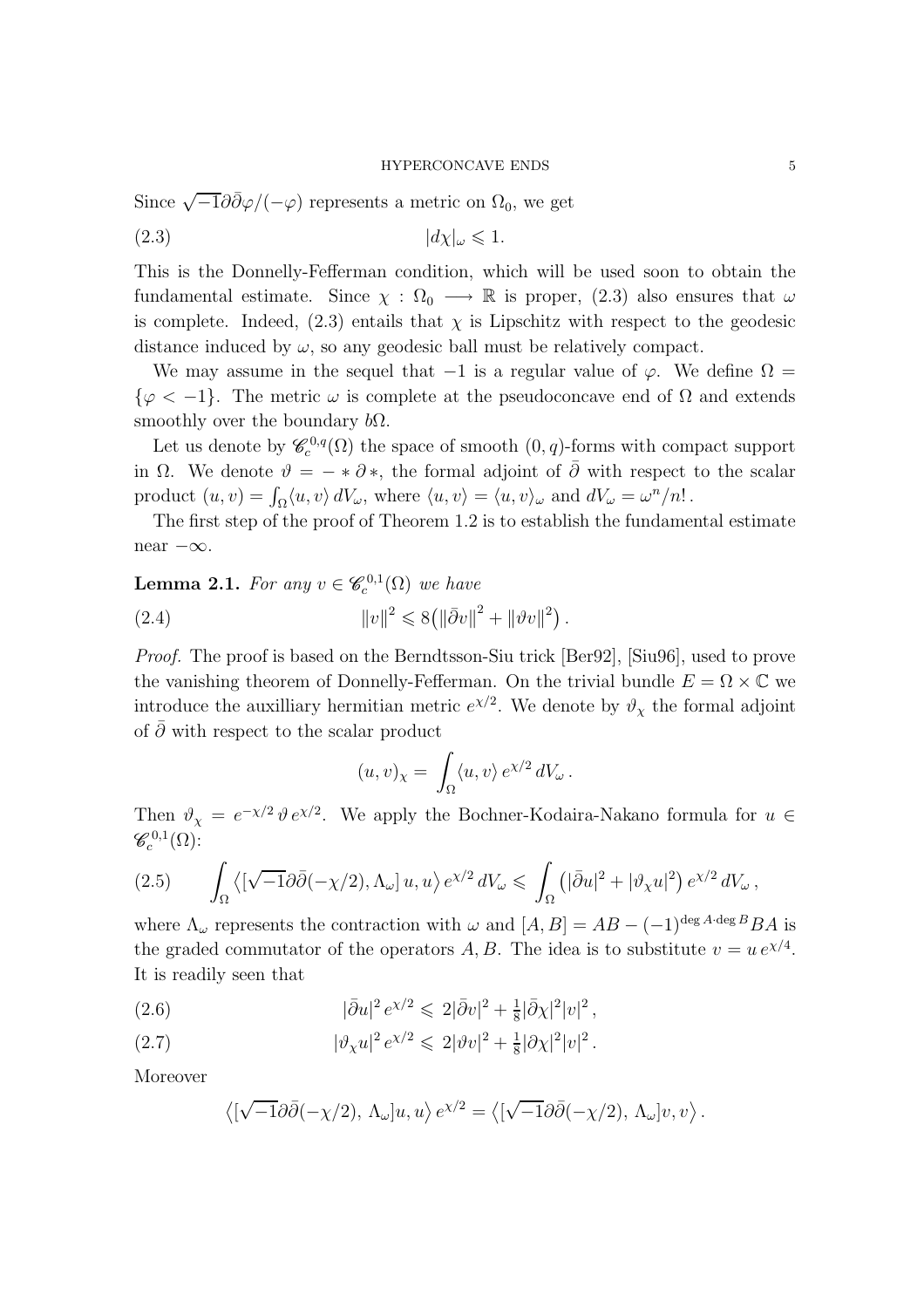In general, for a  $(p, q)$ -form  $\alpha$  we have the identity  $\langle [\omega, \Lambda_{\omega}] \alpha, \alpha \rangle = (p + q - n) |\alpha|^2$ , where  $n = \dim X$ . Taking into account that  $\omega = \sqrt{-1}\partial \overline{\partial} \overline{\partial} \overline{\partial} \overline{\partial}$  and that v is a  $(0, 1)$ form, we obtain

(2.8) 
$$
\langle \left[ \sqrt{-1} \partial \overline{\partial} (-\chi/2), \Lambda_{\omega} \right] u, u \rangle e^{\chi/2} = \frac{n-1}{2} |v|^2 \geq \frac{1}{2} |v|^2.
$$

Thus, by  $(2.5)$ ,  $(2.6)$ ,  $(2.7)$ ,  $(2.8)$  and by Donnelly-Fefferman condition  $(2.3)$ ,

$$
(2.9) \qquad \frac{1}{2} \int_{\Omega} |v|^2 dV_{\omega} \leqslant 2 \int_{\Omega} \left( |\bar{\partial}v|^2 + |\vartheta v|^2 \right) dV_{\omega} + \frac{1}{4} \int_{\Omega} |v|^2 dV_{\omega}.
$$

This immediately implies (2.4) for elements  $v \in \mathcal{C}_c^{0,1}(\Omega)$ .

The next step is to combine the estimate (2.4) with the standard estimate near the strongly pseudoconvex boundary  $b\Omega = {\varphi = -1}.$ 

Let  $\eta : (-\infty, 0) \longrightarrow \mathbb{R}$  be a smooth function such that  $\eta(t) = 0$  on  $(-\infty, -2]$ ,  $\eta'(t) > 0$ ,  $\eta''(t) > 0$  on  $(-2, 0)$ . Let us introduce the scalar product

(2.10) 
$$
(u,v)_{\eta} = \int_{\Omega} \langle u,v \rangle e^{-\eta(\varphi)} dV_{\omega},
$$

the coresponding norm  $\|\cdot\|_{\eta}$  and  $L_2$  space, denoted  $L_2^{0,q}$  $_{2}^{0,\,q}(\Omega,\eta(\varphi))$ . Note that  $L_{2}^{0,\,q}$  $\Omega^{0,\,q}_2(\Omega,\eta(\varphi))=$  $L^{0,\,q}_2$  $2^{0,q}(\Omega)$  and that the two norms are equivalent.

Let us denote by  $\mathscr{C}_c^{0,q}(\bar{\Omega})$  the space of smooth  $(0,q)$ -forms with compact support in  $\overline{\Omega}$ . Consider  $\overline{\partial}$  :  $\mathscr{C}_c^{0,q}(\overline{\Omega}) \longrightarrow \mathscr{C}_c^{0,q+1}(\overline{\Omega})$  and its maximal closed extension in  $L^{0,\,q}_2$  $2^{0, q}(\Omega, \eta(\varphi))$ , whose domain Dom  $\bar{\partial}$  consists of elements u such that  $\bar{\partial}u$ , calculated in the sense of distributions, belong to  $L_2^{0,q+1}$  $2^{\alpha, q+1}(\Omega, \eta(\varphi)).$ 

We denote by  $\vartheta_{\eta}$  the formal adjoint of  $\bar{\partial}$  with respect to the scalar product (2.10). Then  $\vartheta_{\eta} = \vartheta + i(\partial \eta(\varphi))$ , where  $i(\cdot)$  represents the interior product. Let  $\sigma(\vartheta, df) =$  $*∂f \wedge *$  be the symbol of  $\vartheta$ , calculated on the cotangent vector df. It is clear that  $\sigma(\vartheta_{\eta}, df) = \sigma(\vartheta, df)$  does not depent on  $\eta$ . We introduce the spaces

(2.11) 
$$
B^{0,q} = \{ \alpha \in \mathscr{C}_c^{0,q}(\overline{\Omega}) : \sigma(\vartheta, d\varphi)\alpha = 0 \text{ on } b\Omega \}.
$$

Integration by parts [FK72, Propositions 1.3.1–2] yields

(2.12) 
$$
\text{Dom }\bar{\partial}_{\eta}^* \cap \mathscr{C}_c^{0,q}(\bar{\Omega}) = B^{0,q}, \quad \bar{\partial}_{\eta}^* = \vartheta_{\eta} \text{ on } B^{0,q},
$$

where  $\bar{\partial}_{\eta}^*$  is the Hilbert space adjoint of  $\bar{\partial}$  on  $L_2^{0,q}$  $2^{\mathsf{U},\,q}(\Omega,\eta(\varphi)).$ 

**Lemma 2.2.** The space  $B^{0,q}$  is dense in Dom  $\bar{\partial} \cap \text{Dom } \bar{\partial}_{\eta}^{*}$  in the graph norm  $u \mapsto (\|u\|^{2} + \|\bar{\partial}u\|^{2} + \|\bar{\partial}^{*}u\|^{2})^{1/2}$ .  $||u||^2_{\eta} + ||\bar{\partial}u||^2_{\eta} + ||\bar{\partial}^*u||^2_{\eta} \big)^{1/2}.$ 

Proof. We use first the idea from [AV65, Lemma 4, p. 92–3] in order to reduce the proof to the case of a compactly supported form u. The completeness of the metric  $\omega$ implies the existence of a sequence  $\{a_{\nu}\}_{\nu} \subset \mathscr{C}_{c}^{\infty}(\bar{\Omega})$ , such that  $0 \leq a_{\nu} \leq 1$ ,  $a_{\nu+1} = 1$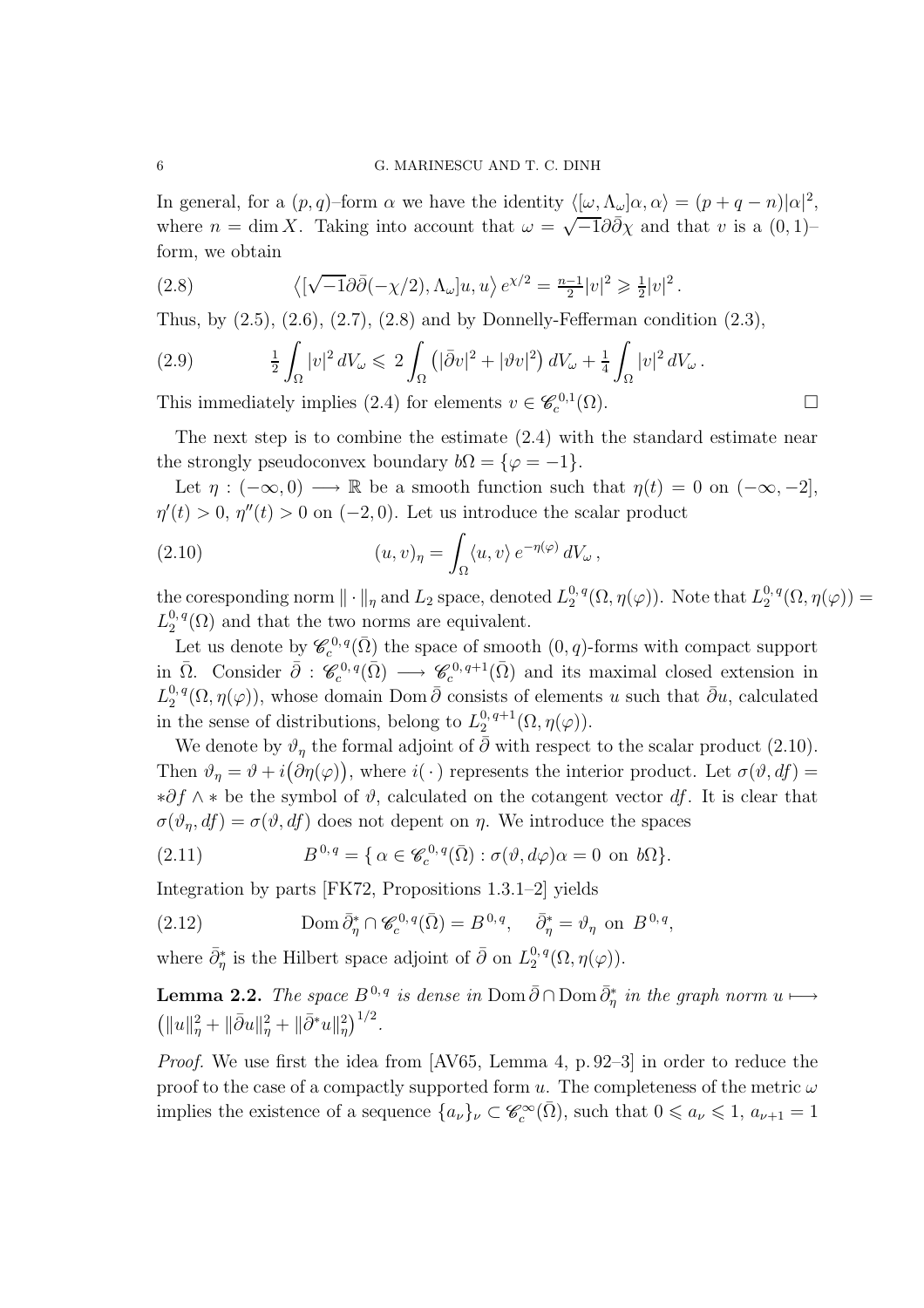on supp  $a_{\nu}$ ,  $|da_{\nu}| \leq 1/\nu$  for every  $\nu \geq 1$  and  $\{\text{supp }a_{\nu}\}_{\nu}$  exhaust  $\overline{\Omega}$ . Indeed, consider a smooth function  $\rho : \mathbb{R} \longrightarrow [0, 1]$  such that  $\rho = 0$  on a neighbourhood of  $(-\infty, -2]$ ,  $\rho = 1$  on a neighbourhood of  $[-1, \infty)$  and  $0 \le \rho' \le 2$ . Then  $a_{\nu} = \rho(\chi/2^{\nu+1})$  satisfies the conditions above.

Let  $u \in \text{Dom}(\bar{\partial}) \cap \text{Dom}(\bar{\partial}^*)$ . Then  $a_{\nu}u \in \text{Dom}(\bar{\partial}) \cap \text{Dom}(\bar{\partial}^*)$  and

$$
\|\bar{\partial}(a_{\nu}u) - a_{\nu}\bar{\partial}u\|_{\eta} = O(1/\nu) \|u\|_{\eta},
$$
  

$$
\|\bar{\partial}^*(a_{\nu}u) - a_{\nu}\bar{\partial}^*u\|_{\eta} = O(1/\nu) \|u\|_{\eta}.
$$

Hence  $\{a_{\nu}u\}$  converges to u in the graph norm. So to prove the assertion we can start with a form u having compact support in  $\Omega$ . But then the approximation in the graph norm follows from the Friedrichs theorem on the identity of weak and strong derivatives (see [Hör65, Proposition 1.2.4]).

We confine next our attention to the fundamental estimate on  $\Omega$ .

**Lemma 2.3.** If  $\eta$  grows sufficiently fast, there exists a constant  $C > 0$  such that

$$
\begin{array}{ll} (2.13) & \Vert u\Vert_{\eta}^2\leqslant C\Big(\Vert\bar{\partial}u\Vert_{\eta}^2+\Vert\bar{\partial}_{\eta}^*u\Vert_{\eta}^2+\displaystyle\int_K |u|^2\,e^{-\eta(\varphi)}\,dV_{\omega}\Big)\,,\\ &\qquad \qquad u\in \operatorname*{Dom}\bar{\partial}\cap\operatorname*{Dom}\bar{\partial}_{\eta}^*\subset L_2^{0,1}(\Omega,\eta(\varphi))\,, \end{array}
$$

where  $K = \{-3 \leq \varphi \leq -3/2\}.$ 

*Proof.* We give the trivial line bundle  $E = \Omega \times \mathbb{C}$  the metric  $e^{-\eta(\varphi)}$ . Let  $u \in B^{0,1}$ ,  $\text{supp } u \subset \{-3 \leqslant \varphi\}.$ 

Let us use a form of the Bochner-Kodaira formula introduced by Andreotti-Vesentini [AV65] and Griffiths [Gri66]. The curvature of the hermitian bundle  $(E, e^{-\eta(\varphi)})$  is denoted  $\Theta(E)$ . It is a  $(1, 1)$ -form on X,  $\Theta(E) = \sum \theta_{\alpha\beta} dz^{\alpha} \wedge d\bar{z}^{\beta}$ , where  $\theta_{\alpha\beta} = \partial_{z^{\alpha}} \partial_{\bar{z}^{\beta}} \eta(\varphi)$ . Let  $\theta^{\mu}_{\beta}$  $\frac{\mu}{\beta}$  be the curvature tensor with the first index raised. Let  $u = \sum u_{\lambda} d\bar{z}^{\lambda}$  be a  $(0, 1)$ -form on  $\Omega$ . We define the  $(0, 1)$ -form  $\Theta(E)u = \sum \theta_{\lambda}^{\mu}$  $\int_{\lambda}^{\mu} u_{\mu} d\bar{z}^{\lambda}$ . We also introduce the Ricci curvature Ric<sub> $\omega = -\Theta(K_X)$ ,</sub> where  $K_X$  is the canonical bundle of X. For a E-valued  $(0, 1)$ -form u, we set  $Ric_{\omega} u = -\Theta(K_X)u.$ 

For any  $u \in B^{0,1}$  we have:

(2.14) 
$$
\|\bar{\partial}u\|_{\eta}^{2} + \|\bar{\partial}^{*}u\|_{\eta}^{2} = \left\|\overline{\nabla}u\right\|_{\eta}^{2} + \left(\Theta(E)u, u\right)_{\eta} + \left(\text{Ric}_{\omega}u, u\right)_{\eta} + \int_{b\Omega} \mathcal{L}(u, u)e^{-\eta(\varphi)} dS
$$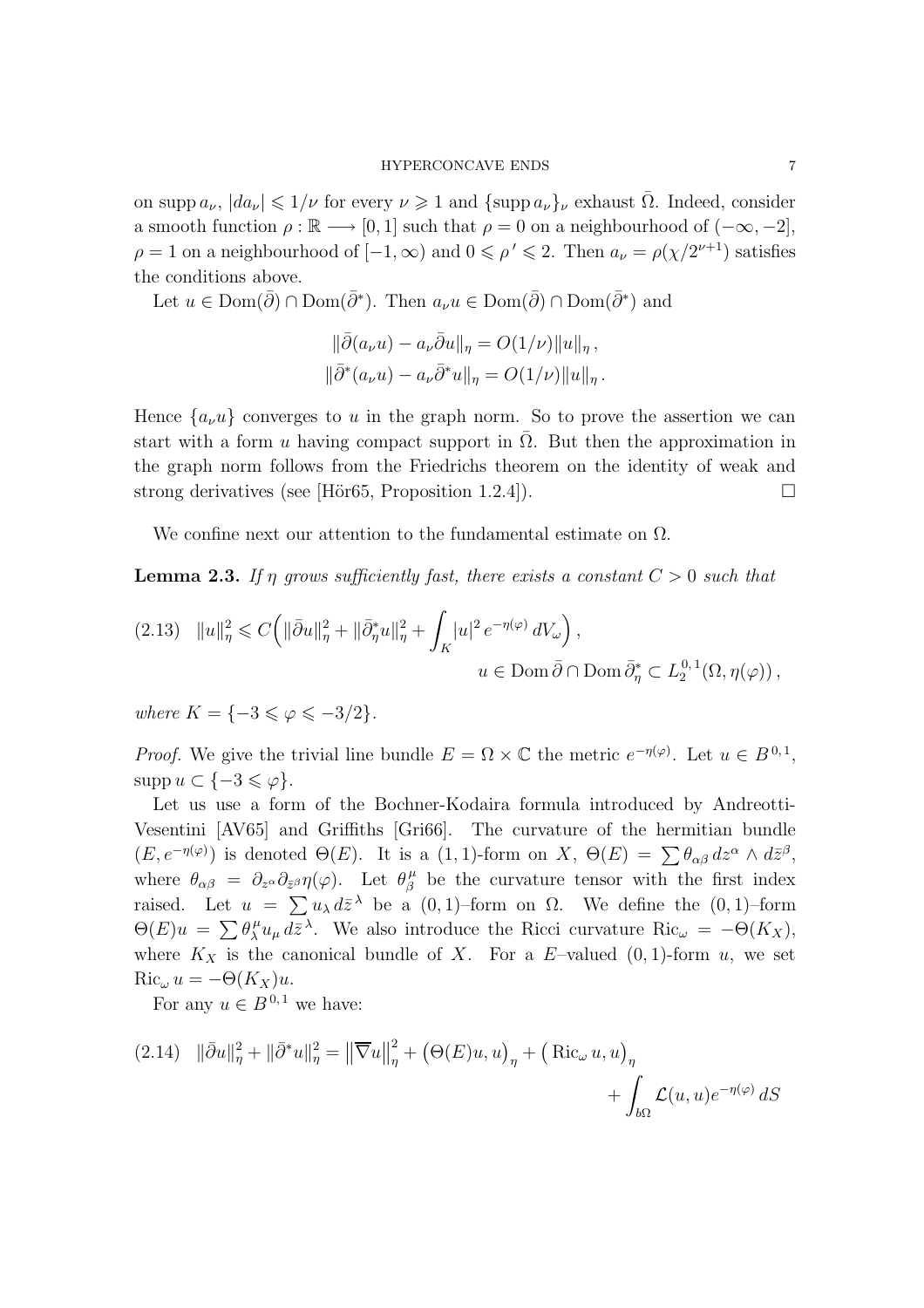where  $\mathcal L$  is the Levi operator (see [Gri66, p.418]) and  $\overline{\nabla}$  denotes the covariant derivative in the  $(0, 1)$ –direction. This formula was given by Griffiths [Gri66, p. 429,  $(7.14)$ ].

Since  $b\Omega$  is pseudoconvex,  $\mathcal{L}(u, u) \geq 0$  for all  $u \in B^{0,1}$ . On  $\{-3 \leq \varphi \leq -1\}$ , Ric<sub> $\omega$ </sub> is bounded and independent of  $\eta$ , so there exists a constant  $R > 0$  such that  $\langle \text{Ric}_{\omega} u, u \rangle \ge -R|u|^2$ , pointwise, for any u with supp  $u \subset \{-3 \leq \varphi\}$ . On the other hand, we can use the strict plurisubharmonicity of  $\varphi$  to choose a sufficiently increasing  $\eta$  (replace  $\eta$  with  $\tau\eta$  for  $\tau \gg 1$ ) such that  $\langle \Theta(E)u, u \rangle \geq (R+1)|u|^2$ , pointwise on  $\{(-3/2) \leq \varphi\}$ , for any u. Since  $\langle \Theta(E)u, u \rangle \geq 0$  everywhere, we obtain from (2.14)

$$
(2.15) \quad ||u||_{\eta}^{2} \leq ||\bar{\partial}u||_{\eta}^{2} + ||\bar{\partial}_{\eta}^{*}u||_{\eta}^{2} + (R+1) \int_{\{-3\leq \varphi \leq (-3/2)\}} |u|^{2} e^{-\eta(\varphi)} dV_{\omega},
$$
  

$$
u \in B^{0,1}, \text{ supp } u \subset \{-3 \leq \varphi\}.
$$

Let  $u \in B^{0,1}$ . We choose a cut-off function  $\rho_1 \in \mathscr{C}^{\infty}(\Omega)$  such that supp  $\rho_1 = \{-3 \leq \Omega\}$  $\varphi$ ,  $\rho_1 = 1$  on  $\{-2 \leq \varphi\}$ . Set  $\rho_2 = 1 - \rho_1$ . On supp  $\rho_2$ ,  $\eta$  vanishes, therefore  $\bar{\partial}_{\eta}^{*}(\rho_2 u) = \vartheta(\rho_2 u)$ . Upon applying (2.4) for  $\rho_2 u$  we get

$$
(2.16) \t\t ||\rho_2 u||^2_{\eta} \leq 8(||\bar{\partial}(\rho_2 u)||^2_{\eta} + ||\bar{\partial}^*_{\eta}(\rho_2 u)||^2_{\eta}), \quad u \in B^{0,1}.
$$

The estimate (2.15) for  $\rho_1u$  and (2.16) together with standard inequalities deliver (2.13) for elements  $u \in B^{0,1}$ . By Lemma 2.2, estimate (2.13) holds for all forms  $u \in \text{Dom }\bar{\partial} \cap \text{Dom }\bar{\partial}_{\eta}^* \subset L_2^{0,1}$  $2^{0,1}(\Omega,\eta(\varphi)).$ 

From now on, we fix the function  $\eta$  and we write  $(\cdot, \cdot) = (\cdot, \cdot)_{\eta}$  and  $\|\cdot\| = \|\cdot\|_{\eta}$ , that is, we omit the index  $\eta$ .

Consider the complex of closed, densely defined operators

$$
L_2^{0,0}(\Omega,\eta(\varphi)) \xrightarrow{T=\bar{\partial}} L_2^{0,1}(\Omega,\eta(\varphi)) \xrightarrow{S=\bar{\partial}} L_2^{0,2}(\Omega,\eta(\varphi)),
$$

and the closed, densely defined operator

$$
\text{Dom }\Delta'' = \{ u \in \text{Dom } S \cap \text{Dom } T^* : S u \in \text{Dom } S^*, T^* u \in \text{Dom } T \},
$$
  

$$
\Delta'' u = S^* S u + T T^* u \quad \text{for } u \in \text{Dom } \Delta''.
$$

Remark that  $\Delta''$  is an extension of the operator  $\bar{\partial}\vartheta_{\eta} + \vartheta_{\eta}\bar{\partial}$  defined on  $\mathscr{C}_c^{0,1}(\Omega)$ .

**Theorem 2.4.** (i) The operators T and  $\Delta''$  have closed range and we have the strong Hodge decomposition

$$
L_2^{0,1}(\Omega,\eta(\varphi)) = \text{Range}(TT^*) \oplus \text{Range}(S^*S) \oplus \mathscr{H}^{0,1}.
$$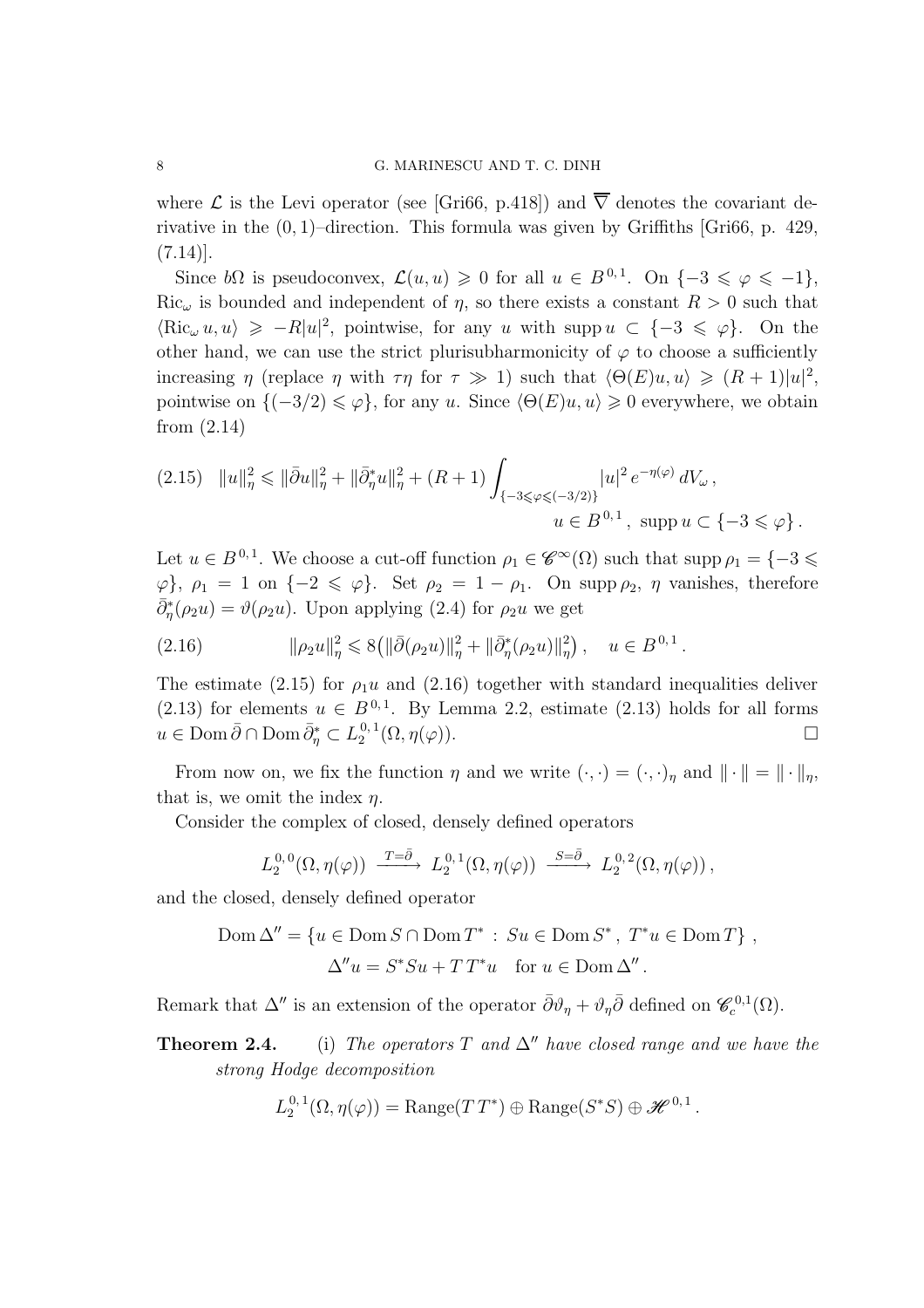- (ii) There exists a bounded operator N on  $L_2^{0,1}$  $2^{0,1}_{2}(\Omega, \eta(\varphi))$  such that  $\Delta''N = N\Delta'' =$  $\mathrm{Id} - P_h$ ,  $P_h N = N P_h = 0$ , where  $P_h$  is the orthogonal projection on  $\mathscr{H}^{0,1}$ .
- (iii) If  $f \in \text{Range } T$ , the unique solution  $u \perp \text{Ker } T$  of the equation  $Tu = f$  is given by  $u = T^* N f$ .
- (iv) The operator N maps  $L_2^{0,1}$  $\mathcal{L}_2^{0,1}(\Omega,\eta(\varphi)) \cap \mathscr{C}^{0,1}(\Omega)$  into itself.

*Proof.* By [Hör65, Theorems  $1.1.1-2$ ] we know that a necessary and sufficient condition for Range  $T$  and Range  $S^*$  to be closed is that there exists a positive constant C such that

$$
(2.17) \quad ||f||^2 \leq C(||Sf||^2 + ||T^*f||^2), \quad f \in \text{Dom } S \cap \text{Dom } T^*, \ f \perp \text{Ker } S \cap \text{Ker } T^*
$$

We denote in the sequel  $\mathscr{H}^{0,1} = \text{Ker } S \cap \text{Ker } T^*$ . By [Hör65, Theorem 1.1.3], if from every sequence  $\{f_k\} \subset \text{Dom } S \cap \text{Dom } T^*$  with  $\{\|f_k\|\}$  bounded and  $\|T^*f_k\| +$  $||Sf_k|| \longrightarrow 0$ , for  $k \longrightarrow \infty$ , one can select a strongly convergent subsequence, (2.17) holds and  $\mathscr{H}^{0,1}$  is finite dimensional. Take any sequence  $\{f_k\}$  as above. By Lemma 2.2 we may assume that  $\{f_k\} \subset B^{0,1}$ . Let  $\xi$  be a smooth, compactly supported function on  $\Omega$ , such that  $\xi = 1$  on K. Hence

(2.18) 
$$
((\Delta'' + \mathrm{Id})(\xi f_k), \xi f_k) = ||\xi f_k||^2 + ||S(\xi f_k)||^2 + ||T^*(\xi f_k)||^2
$$

is also bounded. Set  $M = \text{supp }\xi$ . Denote by  $W_0^1(M)$  the Sobolev space based on  $(0, 1)$ –forms, and by  $\|\cdot\|_1$  the norm on this space.

By Gårding's inequality, there exists a constant  $C > 0$  such that

(2.19) 
$$
||v||_1^2 \leq C((\Delta''v, v) + ||v||), \quad v \in \mathscr{C}_c^{0,1}(M).
$$

Upon applying (2.19) for  $v = \xi f_k$  we have by (2.18) that  $\{\xi f_k\}$  is a bounded sequence in  $(W_0^1(M), \|\cdot\|_1)$ .

By the Rellich Lemma, the inclusion  $(W_0^1(M), \|\cdot\|_1) \hookrightarrow (L_2^{0,1})$  $\mathcal{L}^{0,1}_{2}(\Omega,\eta(\varphi)),\|\cdot\|)$  is compact. We can select therefore a convergent subsequence  $L_2^{0,1}$  $_{2}^{\mathbf{0},\mathbf{1}}(\Omega,\eta(\varphi))$  of  $\{\xi f_{k}\},\$ denoted also  $\{\xi f_k\}$ . Since  $\eta = 1$  on K, it follows that  $\{f_k|_K\}$  converges in  $\|\cdot\|$ . By estimate (2.13), this entails that  $\{f_k\}$  converges on  $\Omega$  in  $\|\cdot\|$ . We have thus proved  $(2.17).$ 

Observe that Ker  $\Delta'' = \mathcal{H}^{0,1}$ . From (2.17) we infer that

(2.20) 
$$
||f|| \leq C||\Delta''f||, \quad f \in \text{Dom }\Delta'', \ f \perp \text{Ker }\Delta''.
$$

Therefore  $\Delta$ <sup>*n*</sup> has closed range. We know from a theorem of Gaffney [FK72, Proposition 1.3.8], that  $\Delta''$  is self-adjoint. Hence the decomposition

$$
L_2^{0,1}(\Omega,\eta(\varphi)) = \text{Range }\Delta'' \oplus \text{Ker }\Delta'' = \text{Range}(TT^*) \oplus \text{Range}(S^*S) \oplus \mathscr{H}^{0,1}.
$$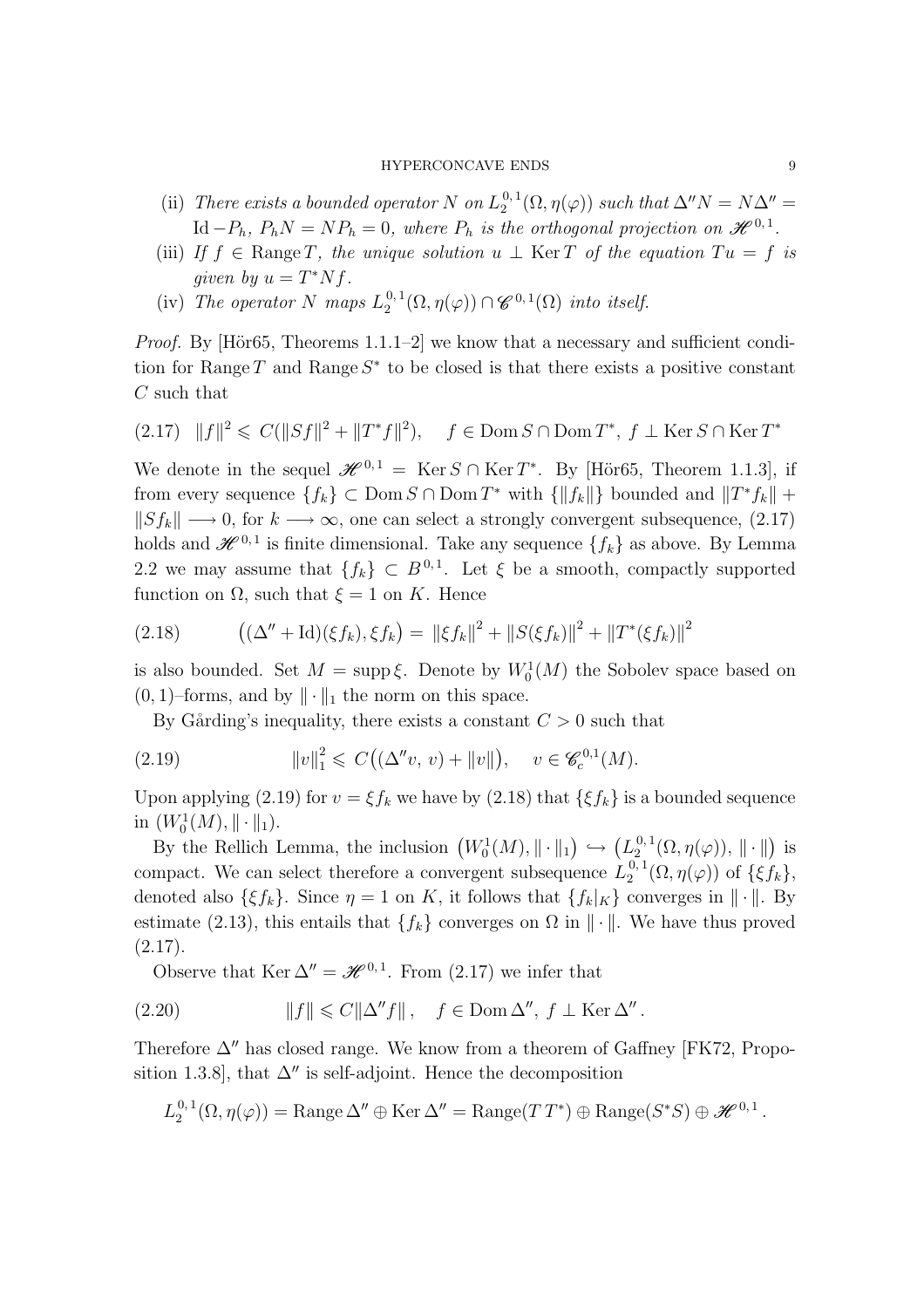By (2.20) there exists a bounded inverse N of  $\Delta''$  on Range  $\Delta''$ . We extend N to  $L_{2}^{\,0,\,1}$  $2^{0,1}(\Omega,\eta(\varphi))$  by setting  $N=0$  on  $\mathscr{H}^{0,1}$ . We obtain thus a bounded operator N on  $L_2^{0,\,1}$  $2^{0,1}(\Omega,\eta(\varphi))$ , called the Neumann operator, bounded by the constant C from (2.20), satisfying Ker  $N = \mathcal{H}^{0,1}$  and Range  $N = \text{Range }\Delta^n$ . It is now easy to check that (i), (ii) and (iii) hold true.

Finally, assertion (iv) follows from the interior regularity for the elliptic operator  $\bar{\partial}\vartheta_{\eta} + \vartheta_{\eta}\bar{\partial}$  (see e.g. [FK72, Theorem 2.2.9]).

Remark 2.5. By using the estimates in local Sobolev norms near the boundary points, we can prove as in Folland-Kohn [FK72] that N maps  $L_2^{0,1}$  $_2^{0,1}(\Omega,\eta(\varphi)) \cap \mathscr{C}^{0,1}(\bar{\Omega})$  into itself. We could repeat then the solution of the Levi problem as given in [FK72, Theorem 4.2.1], in order to find holomorphic peak functions, for each boundary point. However, we propose in Corollary 2.6, a simpler proof for the existence of peak functions, which doesn't involve the regularity up to the boundary of the  $\partial$ -Neumann problem.

Corollary 2.6. Let  $p \in b\Omega$  and f be a holomorphic function on a neigbourhood of p such that  $\{f = 0\} \cap \overline{\Omega} = \{p\}$ . Then for every m big enough, there is a function  $g \in \mathscr{O}(\Omega) \cap \mathscr{C}^{\infty}(\bar{\Omega} \setminus \{p\}),\ a\ smooth\ function\ \Phi\ \ on\ a\ neighborhood\ V\ \ of\ p\ \ and\$ constants  $a_1, \cdots, a_{m-1}$  such that

$$
g = \frac{1 + a_{m-1}f + \dots + a_1f^{m-1}}{f^m} + \Phi
$$

on  $V \cap \Omega$ . In particular, we have  $\lim_{z \to p} |g(z)| = \infty$ .

*Proof.* We will apply the last theorem for a domain  $\Omega_{\delta} = {\varphi < -1 + \delta}$  with  $\delta > 0$  small enough. Let U be a small neighbourhood of p where f is defined. Pick  $\psi \in \mathscr{C}_c^{\infty}(U)$  such that  $\psi = 1$  on a neighbourhood V of p. Set

$$
h_m = \psi/f^m
$$
 on  $U$  and  $0$  on  $X \setminus U$ 

and

$$
v_m = 0
$$
 on V and  $\bar{\partial}h_m$  on  $X \setminus V$ .

Observe that  $v_m$  belongs to  $\mathscr{C}_c^{0,1}(\bar{\Omega}_\delta)$  for  $\delta$  small enough. Moreover, we have  $\bar{\partial}v_m = 0$ on  $\Omega_{\delta}$ . Fix a such  $\delta$  and now apply Theorem 2.4 for  $\Omega' = \Omega_{\delta}$ . By this theorem, the codimension of Range  $T$  in Ker  $S$  is finite. For every  $m$  big enough, there are constants  $a_1, \dots, a_{m-1}$  such that  $v = v_m + a_{m-1}v_{m-1} + \dots + a_1v_1$  belongs to Range T. Then there is  $\Phi' \in \mathscr{C}^{0,0}(\Omega')$  such that  $\bar{\partial}\Phi' = -v$ . Set  $h = h_m + a_{m-1}h_{m-1} + \cdots + a_1h_1$ and  $g = h + \Phi'$ . We have  $\bar{\partial}g = 0$  on  $\Omega' \setminus \{f = 0\}$ . Then  $g \in \mathscr{O}(\Omega) \cap \mathscr{C}^{\infty}(\bar{\Omega} \setminus \{p\})$ . The function  $\Phi$  in the corollary is equal to  $\Phi'$  on V. Thus it is smooth on V. The  $\Box$  proof is completed.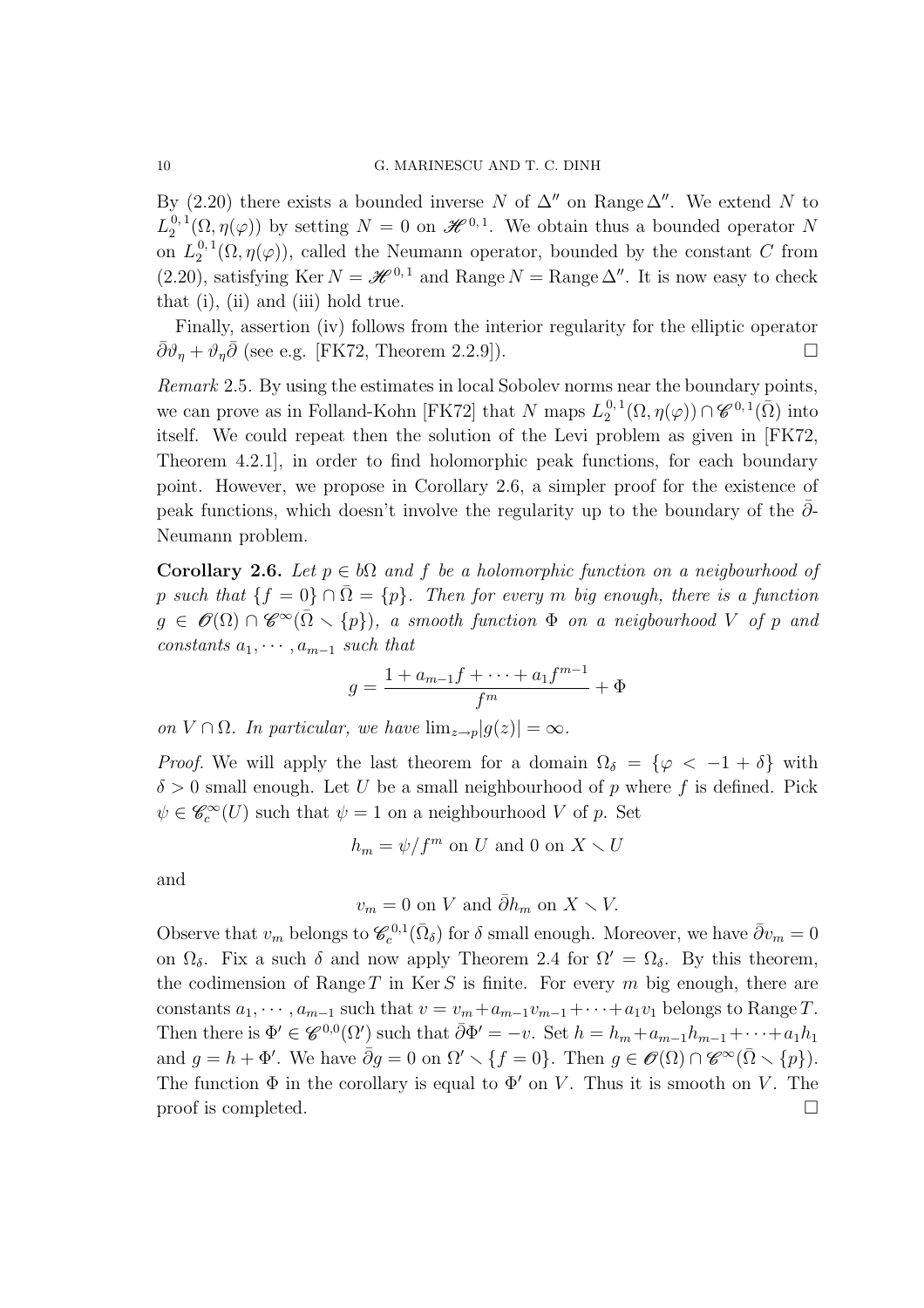#### 3. THE EMBEDDING

In this section we prove Theorem 1.2, using the results from Section 2 and the method of [AS70].

It is clear that the conclusions of Section 2 hold true for any set of the form  $\{\varphi < c\}$ , where  $c \leqslant b$  is a regular value of  $\varphi$ . To see this, we only have to replace the function  $\chi$  from (2.1) with  $\chi = -\log(c + \varepsilon - \varphi)$ , for appropriate  $\varepsilon > 0$ . In the sequel we shall adhere to the following notations: for  $d < c < a$  set  $X_c = \{ \varphi < c \}$ and  $X_d^c = \{ d < \varphi < c \}.$ 

**Proposition 3.1.** Let c be a regular value of  $\varphi$ . Then for  $\delta > 0$  small enough we have:

- (a) The holomorphic functions on  $X_c$  separate points on  $X_{c-\delta}^c$ ,
- (b) The holomorphic functions on  $X_c$  give local coordinates on  $X_{c-δ}^c$ , and
- (c) for any  $d \in (c \delta, c)$  there exists  $d^* \in (d, c)$ , such that the holomorphically convex hull of  $X_d$ , with respect to the algebra of holomorphic functions on  $X_c$ , is contained in  $X_{d^*}$ .

Remark 3.2. If dim  $X \ge 3$ , an analogous statement to Proposition 3.1 was proved in [AS70, Proposition 1.4], using the Andreotti-Grauert theory, as explained at the beginning of §2.

Proposition 3.1 will be the consequence of the following two lemmas. We can assume that  $bX_{c-\varepsilon}$  is smooth for  $\varepsilon > 0$  small enough. Choose a projection  $\pi$  from a neighbourhood of  $bX_c$  into  $bX_c$ . We will denote by  $(x, \varepsilon)$  the point of  $bX_{c-\varepsilon}$  whose projection is  $x \in bX_c$ .

**Lemma 3.3.** Let  $x_1$ ,  $x_2$  be two different points in  $bX_c$ . Then there are two neighbourhoods  $V_1$ ,  $V_2$  of  $x_1$ ,  $x_2$  and  $\nu = \nu(x_1, x_2) > 0$  such that the holomorphic functions of  $X_c$  separate  $V_1 \times (0, \nu]$  and  $V_2 \times (0, \nu]$ .

*Proof.* This is a direct corollary from the existence of a function holomorphic in  $X_c$ , and  $\mathcal{C}^{\infty}$  in  $\bar{X}_c \setminus \{x_1\}$  which tends to  $\infty$  at  $x_1$ .

**Lemma 3.4.** Let x be a point of  $bX_c$ . Then there are a neighbourhood V of x and  $\tau = \tau(x) > 0$  such that the holomorphic functions in  $X_c$  give local coordinates for  $V \times (0, \tau].$ 

Proof. Without loss of generality and in order to simplify the notations, we consider the case  $n = 2$ . Choose a local coordinates system such that  $x = 0$  and locally  $X_c \subset \{ |z_1 - 1/2|^2 + |z_2|^2 < 1/4 \}$ . We now apply Corollary 2.6 for functions  $f_1(z) = z_1$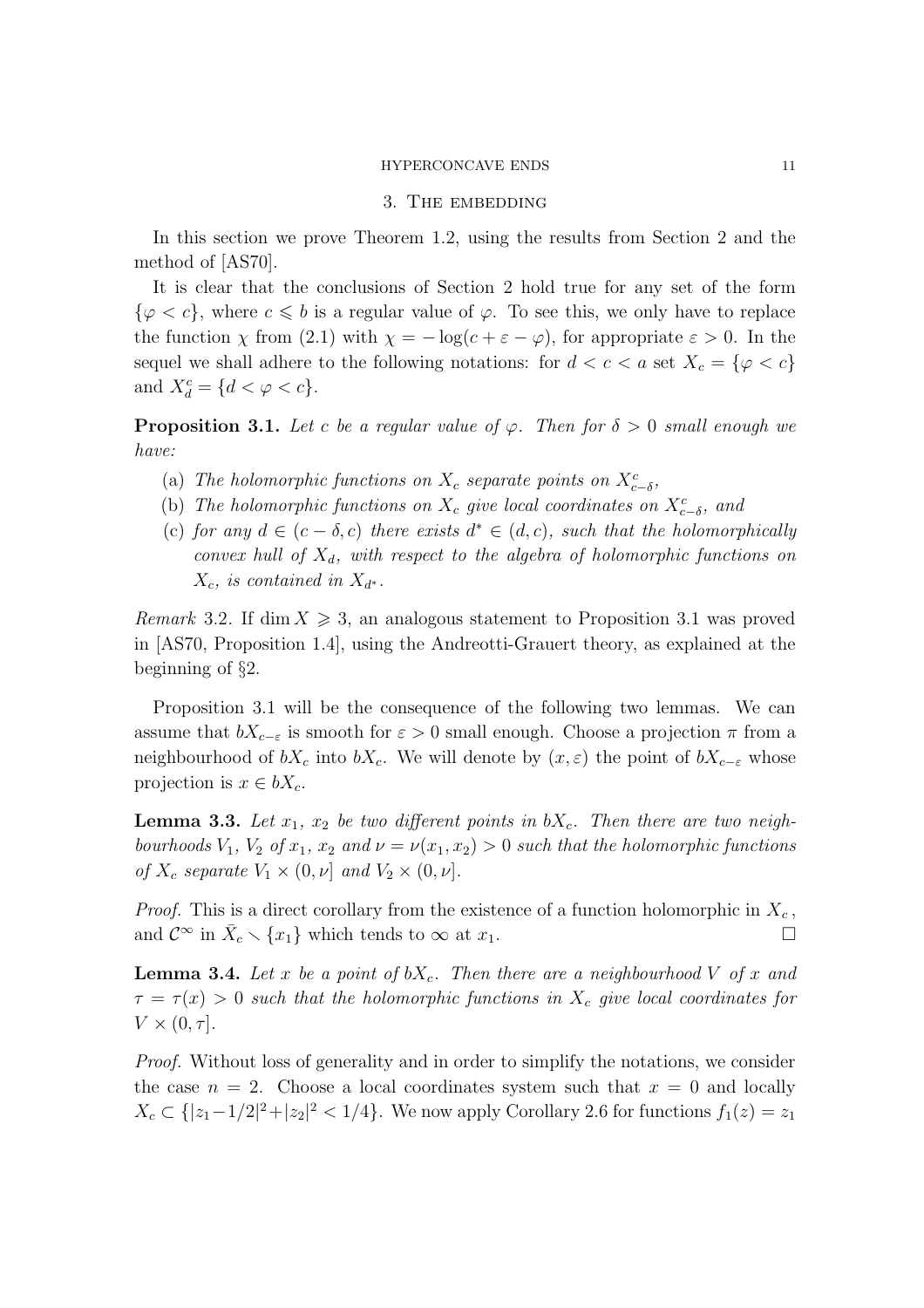and  $f_2(z) = z_1(1 - z_2)$ . Denote by  $g_1, g_2$  the holomorphic functions constructed by this corollary for a number  $m$  big enough. We can also construct the analogue functions if we replace m by  $m + 1$ . Denote by  $g'_1$  and  $g'_2$  these new functions.

Let  $G: X_c \longrightarrow \mathbb{C}^4$  given by  $G = (g_1, g_2, g'_1, g'_2)$ . We will prove that G gives local coordinates. Set

$$
I(z) = \left(\frac{z_1}{z_3}, 1 - \frac{z_2 z_3}{z_1 z_4}\right).
$$

Let W be a small neigbourhood of 0. By Corollary 2.6, the map  $I \circ G$  is defined on  $W \cap X_c$  and can be extended to a smooth function on W. Moreover, on W we have

$$
I \circ G(z) = (z_1 + O(z_1^2), z_2 + O(z_1)).
$$

Then  $I \circ G$  gives an immersion of  $W \cap X_c$  in  $\mathbb{C}^2$ , whenever W is small enough. In consequence, G gives coordinates on  $W \cap X_c$ .

*Proof of Proposition 3.1.* We cover  $bX_c \times bX_c$  by a finite family of open sets of the form  $V_1 \times V_2$  (from Lemma 3.3) and the form  $V \times V$  (from Lemma 3.4). We have a finite family of  $\nu$  and  $\tau$ . Then properties (a) and (b) hold for every  $\delta$  smaller than these  $\tau$  and  $\nu$ . Property (c) is an immediate consequence of Corollary 2.6.

Proof of Theorem 1.2. First let us remark that the assertion (i) is a consequence of (ii), so we shall prove only the latter. We assume therefore that the function  $\varphi: X \longrightarrow (-\infty, a)$  is strictly plurisubharmonic everywhere.

The proof of the compactification statement for dim  $X \geq 3$  in [AS70, Proposition] 3.2] uses only the assertions (a), (b) and (c) of Proposition 3.1, so we just have to follow it. For the readers' convenience we give here the details. The main tool is the Hartogs extension phenomenon.

Let c and  $\delta$  as in Proposition 3.1 and choose  $d \in (c - \delta, c)$ . By Proposition 3.1, (c), the holomorphically convex hull of  $\{\varphi \leq d\}$ , with respect to  $\mathscr{O}(X_c)$ , is contained in  $X_{d^*}$ , for some  $d^* \in (d, c)$ . We can therefore find a finite number of open sets  $U_i$ , and functions  $f_i \in \mathscr{O}(X_c)$ ,  $1 \leq i \leq k$ , such that

$$
(3.1) \qquad \{\varphi = d^*\} \subset \bigcup_{i=1}^k U_i, \quad |f_i|_{U_i} > 1, \quad |f_i|_{\{\varphi \leq d\}} < 1/2.
$$

By Proposition 3.1, (a) and (b), we can find  $f_{k+1}, \dots, f_l \in \mathscr{O}(X_c)$  which separate points and give local coordinates on  $\{d \leq \varphi \leq d^*\}$ . Whithout lost of generality we can assume that  $|f_i|_{\{\varphi \leq d\}}| < 1/2$ .

Consider the map  $\alpha : X_c \longrightarrow \mathbb{C}^l$ ,  $\alpha(x) = (f_1(x), \cdots, f_l(x))$ . We shall use the notation

$$
P_{\varepsilon} = \left\{ z \in \mathbb{C}^l : |z_i| < \varepsilon \,, \ 1 \leqslant i \leqslant l \right\} \,, \quad 0 < \varepsilon \leqslant 1 \,.
$$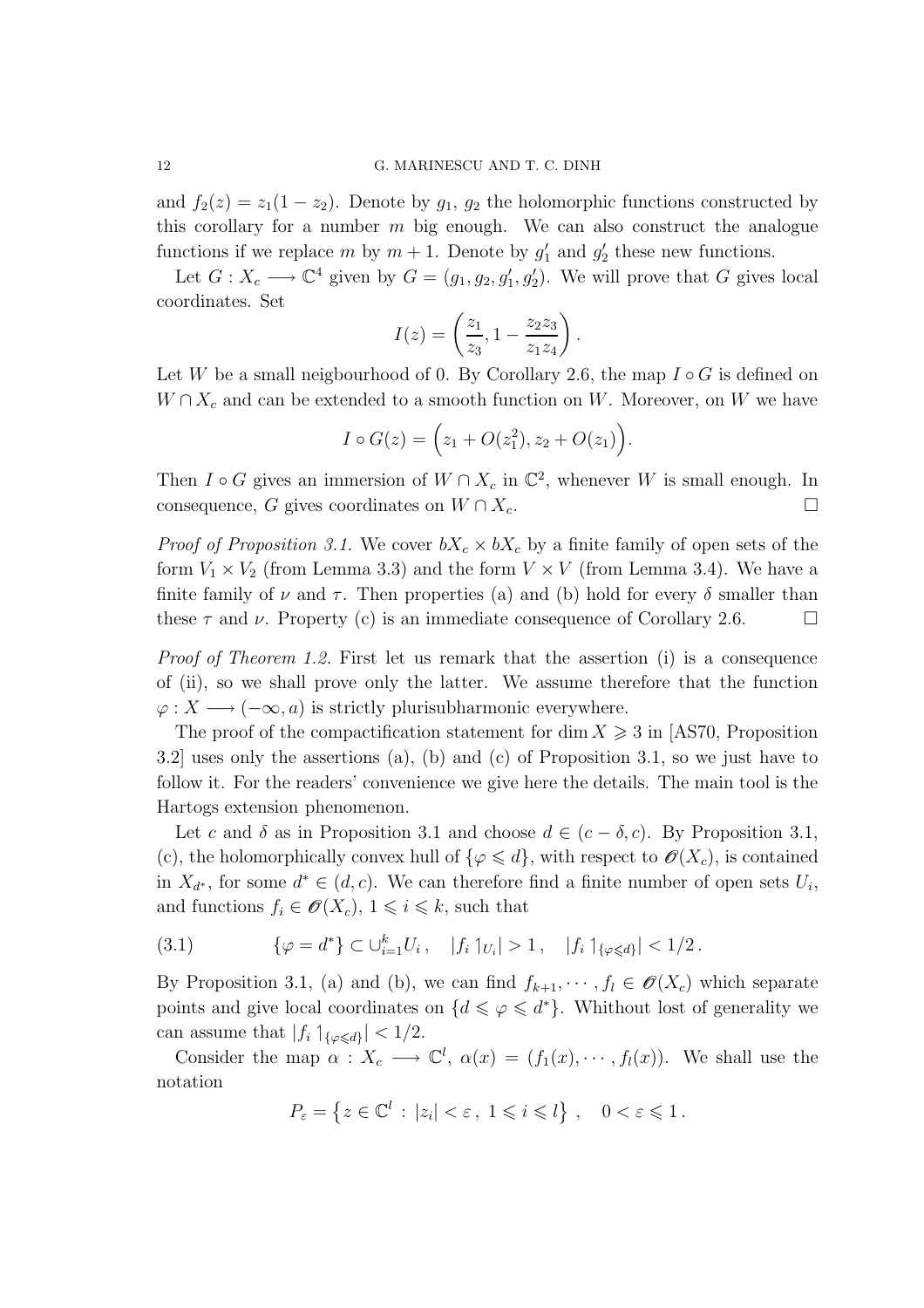From relation (3.1) we deduce

(3.2) 
$$
\alpha(\{\varphi \leq d\}) \subset P_{1/2}, \quad \alpha(\{\varphi = d^*\}) \cap P_1 = \emptyset.
$$

Denote  $G = P_1 \setminus \overline{P}_{1/2}$  and set  $H = \alpha^{-1}(G) \cap X_d^{d^*}$  $d^*_{d}$ . It is clear that  $\alpha(H)$  is a complex submanifold of G, for  $\alpha$  is a proper injective immersion. Since  $\alpha(H)$  has dimension at least 2, it follows from the Hartogs phenomenon [GR65, Theorem VII, D.6] that we can find an  $\varepsilon \in [1/2, 1]$ , such that  $\alpha(H) \cap (P_1 \setminus \overline{P}_\varepsilon)$  can be extended to an analytic subset V of  $P_1$ .

We can glue the topological spaces  $X_c \setminus \alpha^{-1}(\overline{P}_\varepsilon)$  and V along  $H \setminus \alpha^{-1}(\overline{P}_\varepsilon)$  using the identification given by the holomorphic map  $\alpha$ . Hence, we obtain a complex space  $\widetilde{X}_c$ , such that  $X_c \searrow \alpha^{-1}(\overline{P}_{\varepsilon})$  and V are open subsets of  $\widetilde{X}_c$ .

We show next that  $\widetilde{X}_c$  is a Stein space. It is enough to construct a strictly plurisubharmonic exhaustion function. For this purpose, observe first that  $f_i$ ,  $1 \leq$  $i \leq l$ , extend naturally to functions  $f_i$ , by setting  $f_i = z_i$  on V. Choose  $0 < \delta_1 <$  $\delta_2 < \delta$  and a cut-off function  $\varrho$  which equals 0 on  $\{\varphi \leqslant c - \delta_2\}$  and 1 on  $\{\varphi \geqslant c - \delta_1\}.$ Consider moreover a smooth increasing convex function  $\lambda$  defined on  $(-\infty, c)$ , such that  $\lim_{t\to c}\lambda(t) = +\infty$ . Then for a sufficiently large constant  $A > 0$ , the function

$$
\psi = A \sum_{i=1}^{l} |\widetilde{f}_i|^2 + \varrho \lambda(\varphi)
$$

is a strictly plurisubharmonic exhaustion function on  $\widetilde X_c.$ 

We have thus found for every  $c < a_{\infty}$  a Stein space  $\tilde{X}_c$ , such that the strip  $X_c^a$  is (biholomorphic to) an open subset of  $\tilde{X}_c$ . By passing to the normalization, we may assume that  $\hat{X}_c$  is normal. From [AS70, Corollary 3.2], we deduce that for any  $c^* < a$ the normal Stein spaces  $X_c$  and  $X_{c^*}$  are biholomorphic and the biholomorphism is the identity on the smaller strip. We can drop the subscript c and denote by  $\widetilde{X}$ the common Stein completion. By letting  $c \longrightarrow -\infty$  we obtain that X itself is biholomorphic to an open set of X. The proof is complete.  $\Box$ 

Remark 3.5. We can use another argument than Proposition 3.1 to show Theorem 1.2. Firstly, we can find a CR embedding  $\Psi : bX_c \longrightarrow \mathbb{C}^N$ , using Sarkis [Sar02, Corollaire 4.13]. The latter result asserts that a compact strictly pseudoconvex 3-dimensional CR manifold is embeddable in the euclidian space provided it is embeddable in the projective space and possesses a non-constant CR function. In our case these conditions are fullfiled. Using the complete metric (2.2) and the positivity of the trivial line bundle, it is easy to see that the  $(n, 0)$ -forms embed  $bX_c$  in the projective space. By Corollary 2.6 and Sarkis' theorem the embedability of  $bX_c$  in some  $\mathbb{C}^N$  follows.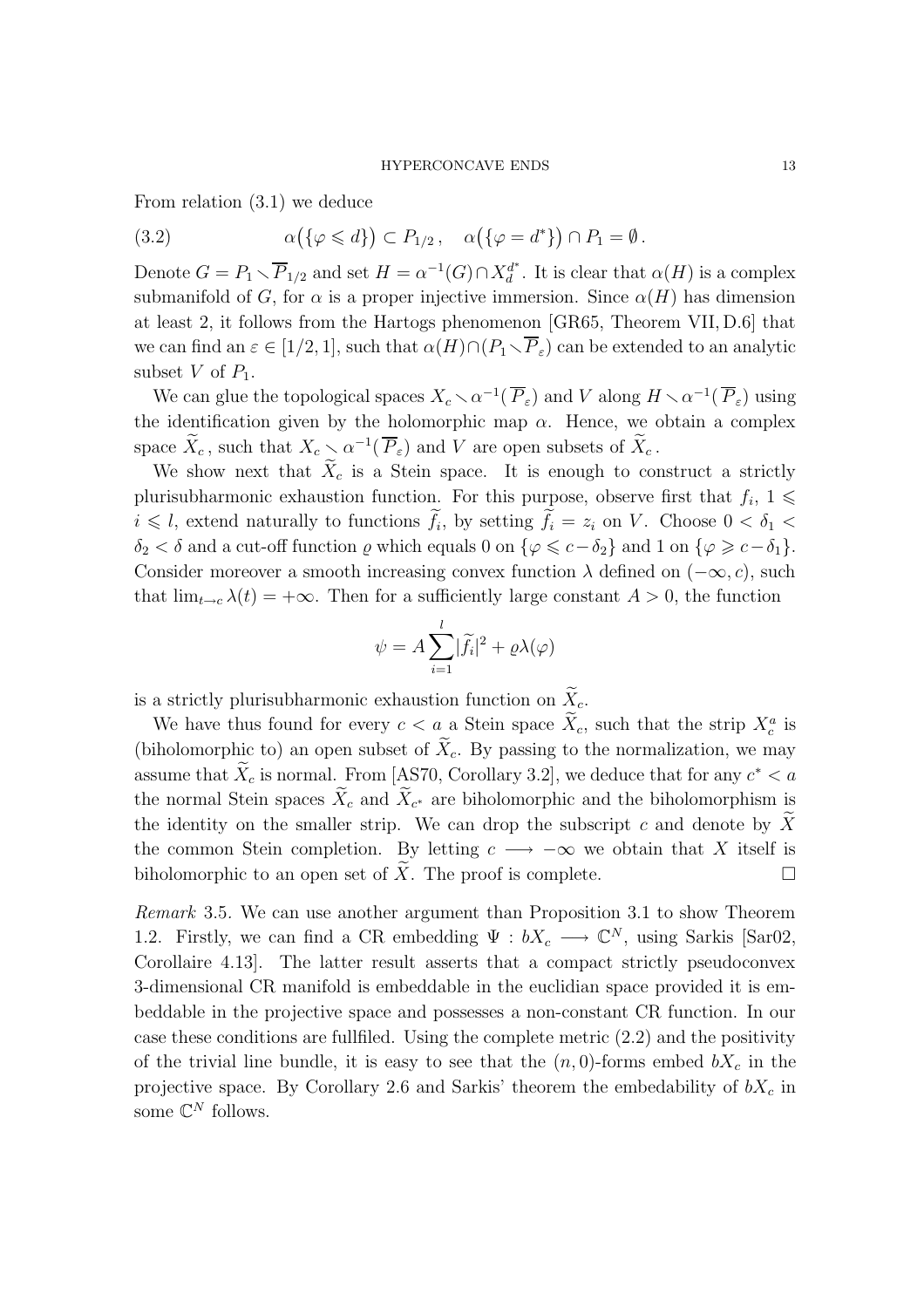Secondly, we apply the Harvey-Lawson theorem [HL75] to find a Stein space  $S \subset$  $\mathbb{C}^N$  which bounds  $\Psi(bX_c)$ , show that  $\Psi$  extends to a holomorphic map  $\widehat{\Psi}: X_c \longrightarrow S$ , injective near  $bX_c$ , and finally infer from here that X can be compactified.

The existence of peak holomorphic functions in Corollary 2.6 affords however the simpler and more elementary proof based on Proposition 3.1.

Remark 3.6 (Generalization of Theorem 1.2). Theorem 1.2 holds also for normal complex spaces with isolated singularities. These are the only allowed normal singularities in dimension 2.

Indeed, let X be a hyperconcave end with isolated normal singularities. Note that Definition 1.1 makes sense also for complex spaces. Let  $a_i$  denote the singular points and choose functions  $\varphi_i$  with pairwise disjoint compact supports, such that  $\varphi_i$  is strictly plurisubharmonic in a neighbourhood of  $a_i$  and  $\lim_{z\to a_i} = -\infty$ . Using the function  $\hat{\varphi} = \varphi + \sum \varepsilon_i \varphi_i$ , with  $\varepsilon_i$  small enough, we see that Reg X is a hyperconcave end. By Theorem 1.2 we get a normal Stein compactification  $Y$  of Reg  $X$ .

Take  $\{V_i\}$  pairwise disjoint Stein neighbourhoods of  $\{a_i\}$ . Then  $V_i \setminus \{a_i\} \subset \text{Reg } X$ and a normal Stein compactification of  $V_i \setminus \{a_i\}$  is  $V_i$ . Using the uniqueness of a normal Stein compactification [AS70, Corollary 3.2] we infer that the  $V_i$  are disjointly embedded in Y. Therefore, Y is also a compactification of  $X$ .

In particular, the singular set of a hyperconcave end with only isolated singularities must be finite.

We want now to compare the compactification result with the examples of Grauert, Andreotti-Siu and Rossi. We call henceforth a non-ramified covering simply covering. An immediate consequence of Theorem 1.2 is the following.

**Corollary 3.7.** Let V be a Stein manifold of dim  $V \ge 2$ . Let K be a compact completely pluripolar set,  $K = \varphi^{-1}(-\infty)$  where  $\varphi$  is a strictly plurisubharmonic function defined on a neighbourhood U of K, smooth on  $U \setminus K$ . Then any finite covering of  $V \setminus K$  can be compactified to a strongly pseudoconvex space.

*Proof.*  $V \setminus K$  is a hyperconcave end and any finite covering of a hyperconcave end is also a hyperconcave end.

Corollary 3.7 is in stark contrast to the examples of non-compactifiable pseudoconcave ends of Grauert [Gra94], Andreotti-Siu [AS70] and Rossi [Ros65]. They are obtained as finite coverings of small neighbourhoods of the boundaries of Stein manifolds of dimension 2. Such coverings have 'big' holes which cannot be filled, whereas 'small', i.e. completely pluripolar holes can always be. The basic lemma for construction of non-fillable holes is [AS70, Proposition 7.1, p. 263].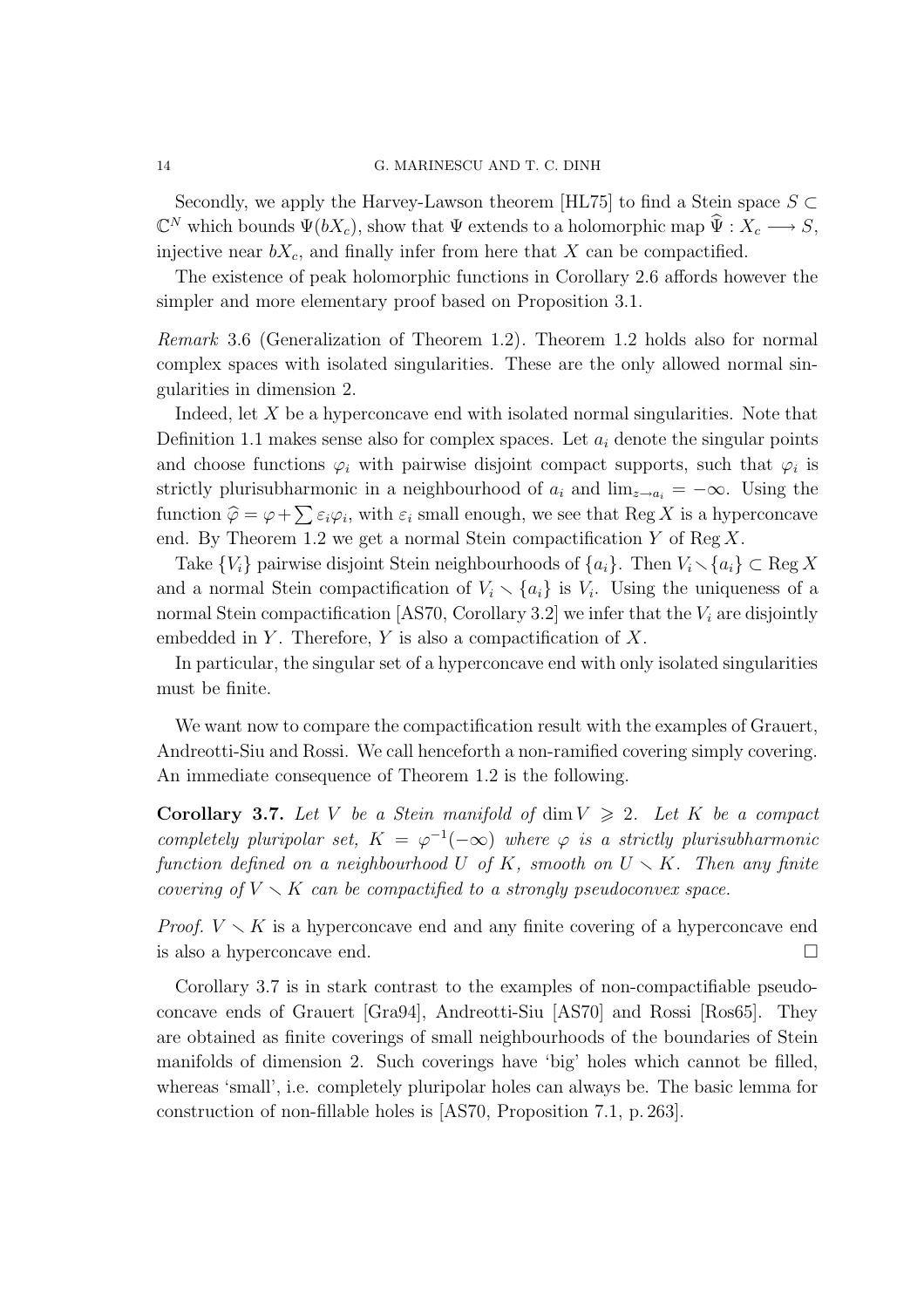Lemma 3.8. Let V be a relatively compact simply connected Stein domain in a complex manifold of dimension  $\geq 2$ . Let U be a neighbourhood of bV and let p:  $W \longrightarrow U$  be a nontrivial finite cover of U. Then W cannot be compactified. If  $\pi_1(bV)$  has proper subgroups of finite index, such coverings do exist.

*Proof.* Indeed, assume that  $\widehat{W}$  is a completion of W. Then  $\widehat{W} \setminus W$  has a strongly pseudoconvex boundary. By the Hartogs' extension theorem [GR65, Theorem VII, D 4] we obtain an extension  $\hat{p} : \hat{W} \longrightarrow V$ . The map  $\hat{p}$  must be ramified, otherwise  $\hat{p}$ would be a nontrivial cover of the simply connected manifold  $V$ . The ramification set R is analytic and contained in  $V \setminus U$ , thus a finite set. Since V is simply connected, non–singular and of dimension  $\geq 2$ ,  $V \setminus R$  is simply connected. Therefore  $\widehat{W} \setminus \widehat{p}^{-1}(R)$ is an irreducible covering of  $V \setminus R$ . But this is possible only if p is trivial. This contradiction shows that  $\widehat{W}$  cannot possibly exist.

Now, if  $\pi_1(bV)$  contains non-trivial subgroups of finite index, this remains true for  $\pi_1(U)$  where U is any small neighbourhood which retracts on bV. This means that U has non-trivial finite coverings.

Note that, if  $n \ge 3$ ,  $\pi_1(bV) = \pi_1(V) = \{0\}$ , by a Morse theoretic argument of Andreotti-Frankel, so examples when Lemma 3.8 is not empty can occur only for  $\dim V = 2$ . Moreover, if  $\dim V = 2$  and  $K \in V$  is completely pluripolar, it follows from Corollary 3.7 and Lemma 3.8 that  $\pi_1(V \setminus K)$  doesn't have proper subgroups of finite index.

*Example* 3.9 (Andreotti-Siu [AS70, p. 267–70]). Let  $K \subset \mathbb{P}^3$  be a Kummer surface with 16 isolated, non-degenerate, canonical singular points. K is isomorphic to a quotient  $T/{id, \tau}$ , where T is an algebraic torus and  $\tau$  is an involution  $(\tau^2 = id)$ with 16 fixed points. Therefore Reg  $(K)$  admits as double covering the torus T minus 16 points.

There exists a 1-real-parameter family of algebraic surfaces  ${K_{\varepsilon}}$  such that for  $\varepsilon \neq 0, K_{\varepsilon}$  is non-singular and  $K_0 = K$ . There exists a manifold  $\mathscr{K} \subset \mathbb{R} \times \mathbb{P}^3$  such that  $K_{\varepsilon} = \text{pr}_{\mathbb{R}}^{-1}(\varepsilon)$ , where  $\text{pr}_{\mathbb{R}}$  is the projection on the first factor.

If  $G \subset \mathbb{P}^3$  is the union of 16 small neighbourhoods of the singular points in  $\mathbb{P}^3$ ,  $\mathscr{K} \setminus \mathrm{pr}_{\mathbb{P}^3}^{-1}(G)$  is differentiably trivial near 0. This implies that  $K_{\varepsilon} \setminus \mathrm{pr}_{\mathbb{P}^3}^{-1}(G)$  is diffeomorphic to  $K_0 \setminus \text{pr}_{\mathbb{P}^3}^{-1}(G)$  for small  $\varepsilon$ .

Consider now a singular point  $p$  of the Kummer surface  $K$  and  $B$  be a small ball around p in  $\mathbb{P}^3$ . Then  $V_{\varepsilon} = K_{\varepsilon} \cap \text{pr}_{\mathbb{P}^3}^{-1}(B)$  are simply connected Stein spaces, which for  $\varepsilon \neq 0$  are non-singular. From the preceding paragraph if follows that, from small  $\varepsilon \neq 0$ ,  $\partial V_{\varepsilon}$  is diffeomorphic to  $\partial V$ , so that small neighbourhoods  $U_{\varepsilon}$  of  $\partial V_{\varepsilon}$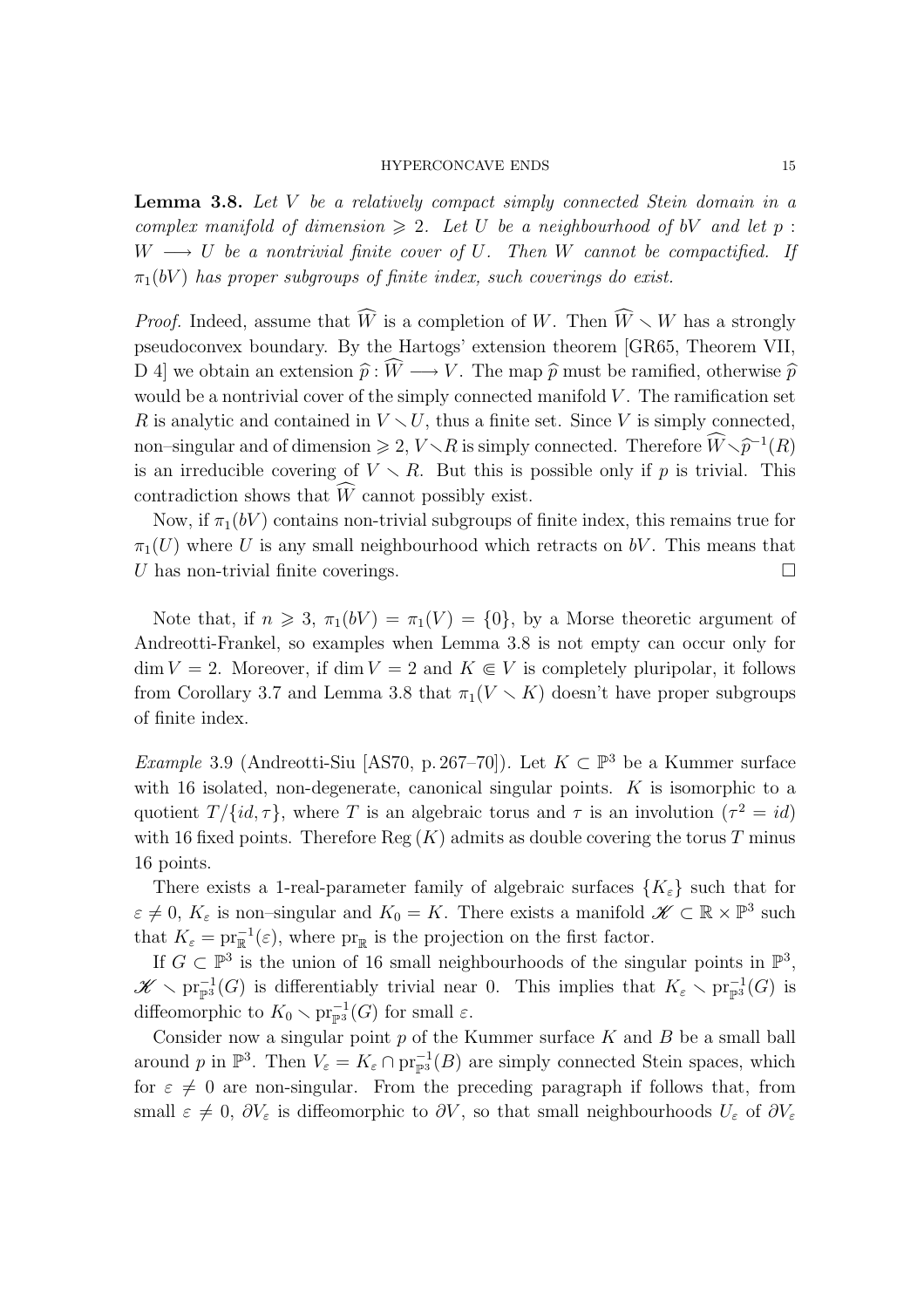have differentiable double cover small concentric shells  $W_{\varepsilon}$  in the neighbourhood of a fixed point of the involution  $\tau : T \longrightarrow T$ .

On  $W_{\varepsilon}$  we take the induced complex structure. By Lemma 3.8 the holes of  $W_{\varepsilon}$ cannot be filled. It is obvious that  $W_{\varepsilon}$  are not hyperconcave ends.

Example 3.10. This example appeared in Rossi [Ros65, p. 252–6] (being attributed to Andreotti), Andreotti-Siu [AS70, p. 262–70] (where credit is given to Grauert) and Grauert [Gra94, p. 273]. It is constructed by the same principle as above, but it is more spectacular. It provides complex structures on a ball minus a point, actually on  $\mathbb{P}^2 \setminus \{[1:0:0]\}$ , which are not fillable.

Let  $Q_{\varepsilon}$  be the family of quadrics in  $\mathbb{P}^{3}$  given in the homogeneous coordinates  $[w_0: w_1: w_2: w_3]$  by the equation  $w_3(w_3 + \varepsilon w_0) = w_1 w_2$ . For  $\varepsilon \neq 0$  they are non-singular. There exists an application  $\Phi : \mathbb{P}^2 \setminus \{[1 : 0 : 0]\} \longrightarrow V \setminus A$ , see [AS70, (1), p. 265], where A is a real analytic sphere, such that  $\Phi$  is a two-sheeted differentiable ramified covering. We can use  $\Phi$  to induce a new complex structure on  $\mathbb{P}^2 \setminus \{[1:0:0]\}$ , so that  $\Phi$  becomes holomorphic. By a variant of Lemma 3.8 for ramified coverings, we see that  $\mathbb{P}^2 \setminus \{[1:0:0]\}$  with the new structure cannot be compactified.

Also,  $\mathbb{P}^2 \setminus \{[1:0:0]\}$  with the new complex structure cannot be a hyperconcave end, for if it were,  $V \setminus A$  would be one too (we average the values of a defining function on the two sheets). So A would be completely pluripolar, which is a plain contradiction.

Remark 3.11 (Complex cobordism). Another point of view on Theorem 1.2 is to consider the sets  $Y_c = \{\varphi = c\}$ , which, for regular values c of  $\varphi$ , are compact strongly pseudoconvex CR manifolds of dimension 3. Following Epstein and Henkin [EH01], we call two CR manifolds  $Y_1$  and  $Y_2$  of dimension 3 strictly complex cobordant, if there exists a complex manifold X with boundary, such that  $bX = Y_1 \cup Y_2$  and there exists a strictly plurisubharmonic function  $\rho$  on X so that  $Y_1$  and  $Y_2$  are two non-critical level sets of  $\rho$ . They show then [EH01, Theorem 1] that if  $Y_1$  bounds a complex manifold, also the components of  $Y_2$  bound complex manifolds.

Theorem 1.2 can be rephrased by saying that, if a compact strongly pseudoconvex CR manifold Y is strictly complex cobordant to  $-\infty$ , the manifold Y bounds a strongly pseudoconvex compact manifold. In particular, Y is embeddable in  $\mathbb{C}^N$ , for some N.

Note that, by the example of Grauert, Andreotti-Siu and Rossi, there exist compact strongly pseudoconvex CR manifolds of dimension 3 which do not bound a complex manifold and are not embeddable in  $\mathbb{C}^N$ . This is in contrast to a theorem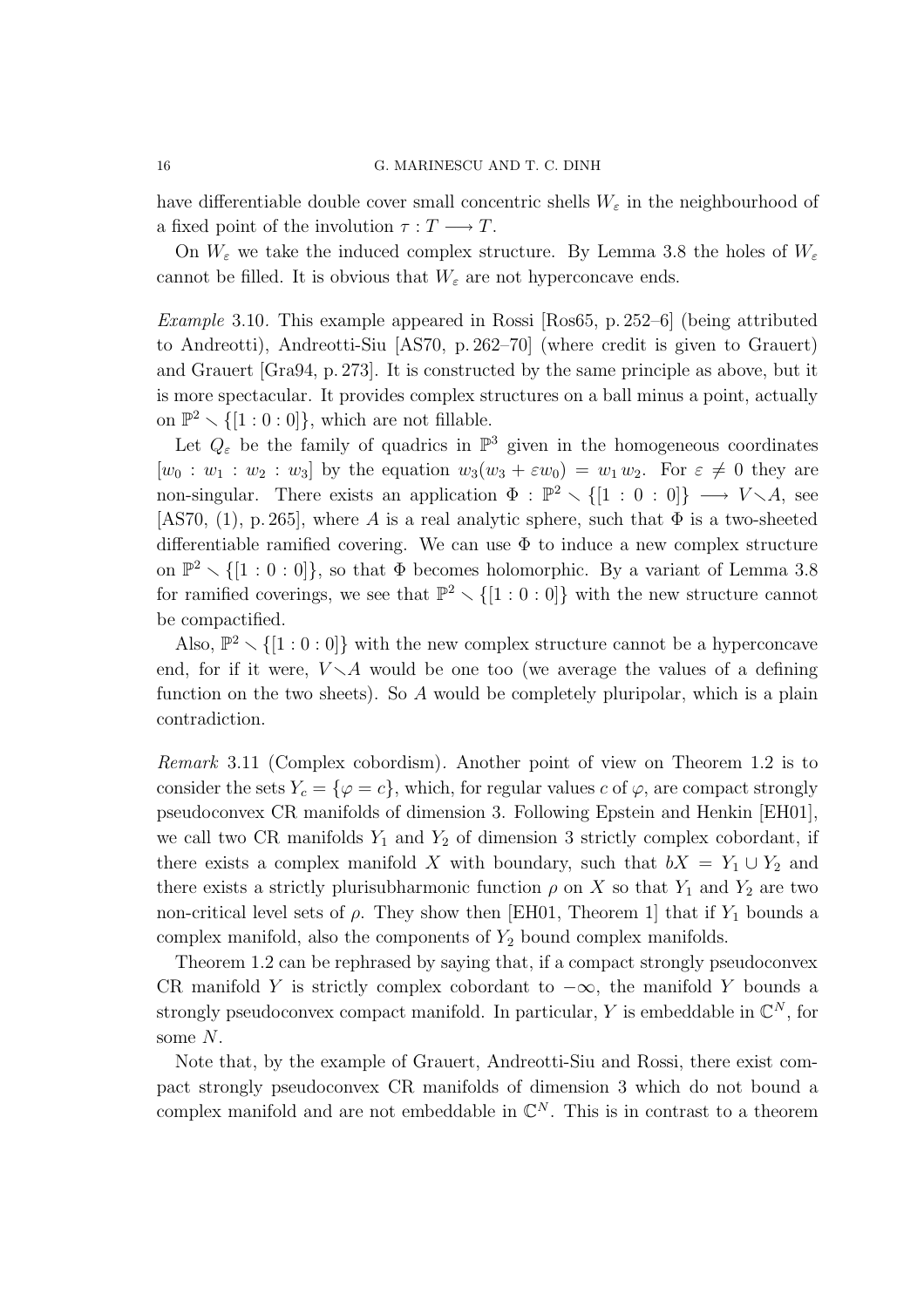of Boutet de Monvel [BdM75, p. 5] asserting that all compact strongly pseudoconvex CR manifolds of dimension  $\geq 5$  are embeddable.

## 4. Compactification by adding finitely many points

The present section is devoted to proving sufficient conditions for the set  $\hat{X} \setminus X$ to be analytic. If this is the case, it can be actually blown down to a finite set, due to the existence of a strongly pseudoconvex neighbourhood.

In order to prove Theorem 1.3 we consider first the particular case when the compactification  $\widehat{X}$  is a Stein space.

We begin with some preparations. Let  $V$  by a complex manifold. We say that  $V$ satisfies the *Kontinuitätssatz* if for any smooth family of closed holomorphic discs  $\Delta_t$  in V indexed by  $t \in [0,1)$  such that  $\cup b\Delta_t$  lies on a compact subset of V, then  $\cup \Delta_t$  lies on a compact subset of V. It is clear that every Stein manifold satisfies the Kontinuitätssatz, using the strictly plurisubharmonic exhaustion function and the maximum principle. Moreover, if the universal cover of  $V$  is Stein then  $V$  satisfies Kontinuitätssatz since we can lift the family of discs to the universal cover.

Let F be a closed subset of V. We say that F is pseudoconcave if  $V \setminus F$  satisfies the local Kontinuitätssatz in V, i.e. for every  $x \in F$  there is a neigbourhood W of x such that  $W \setminus F$  satisfies the Kontinuitätssatz. Observe that the finite union of pseudoconcave subsets is pseudoconcave and every complex hypersurface is pseudoconcave.

We have the following proposition which implies the Theorem 1.3.

**Proposition 4.1.** Let  $\widehat{\Omega}$  be a Stein space with isolated singularities S and K a completely pluripolar compact subset of  $\widehat{\Omega}$  which contains S. Assume that  $\Omega = \widehat{\Omega} \setminus K$ can be covered by Zariski-open sets which satisfy the local Kontinuitätssatz in  $\widehat{\Omega} \setminus S$ . Then K is a finite set.

*Proof.* We can suppose that  $\widehat{\Omega}$  is a subvariety of a complex space  $\mathbb{C}^N$ . Let B be a ball containing K such that  $bB \cap \hat{\Omega}$  is transversal. By hypothesis, we can choose a finite family of Zariski-open sets  $V_1, \ldots, V_k$  which are uniformized by Stein manifolds and  $\cap F_i$  is empty near bB, where  $F_i = \Omega \setminus V_i$ . Observe that  $F_i$  is an analytic subset of  $\Omega, \overline{F}_i \subset F_i \cup K$ . Since  $F_i \cup (K \setminus S)$  is pseudoconcave in  $\widehat{\Omega} \setminus S$ ,  $F_i$  have no component of codimension  $\geq 2$ . By Hartogs theorem, if  $n = \dim X > 2$ , there is a complex subvariety  $F_i$  of  $\Omega$  which contains  $F_i$ . This is also a consequence of Harvey-Lawson theorem [HL75]. We will prove this property for the case  $n = 2$ . Set  $F = \bigcup F_i$ .

Observe that  $\Gamma = F \cap bB$  is an analytic real curve. The classical Wermer theorem [Wer58] says that hull( $\Gamma$ )  $\setminus \Gamma$  is an analytic subset of pure dimension 1 of  $\mathbb{C}^N \setminus \Gamma$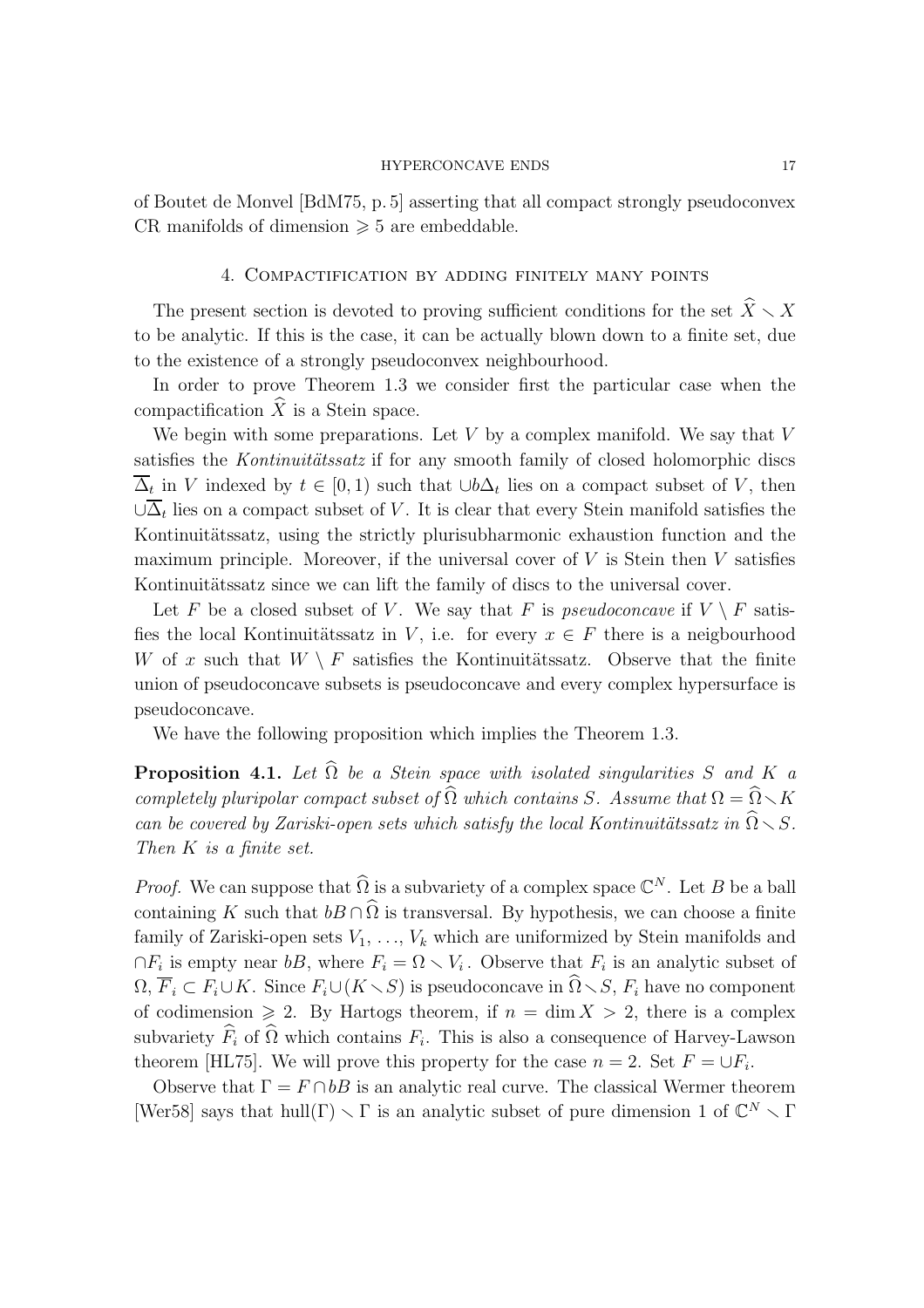where hull(Γ) is the polynomial hull of Γ. By uniqueness theorem, hull(Γ)  $\subset \Omega$ . Since S is finite, we have hull( $\Gamma \cup S$ ) = hull( $\Gamma$ )  $\cup$  S. Set  $F' = (F \cup K) \cap \overline{B}$  and  $F'' = \text{hull}(\Gamma) \cup S.$ 

**Lemma 4.2** (In the case  $n = 2$ ). We have  $F' \subset F''$ .

*Proof.* Assume that  $F' \not\subset F''$ . Then there are a point  $p \in F'$  and a polynomial h on U such that  $\sup_{F''} |h| < \sup_{F'} |h| = |h(p)|$ . Set  $r = h(p)$ . By maximum principle, we have  $h^{-1}(r) \cap F' \subset K \setminus S$ . In particular, we have  $p \in K \setminus S$ . Recall that  $F' \setminus S$  is pseudoconcave in  $\widehat{\Omega}' = \widehat{\Omega} \cap B \setminus S$ . We will construct a smooth family of discs which does not satisfy the Kontinuitätssatz. This gives a contradiction. The construction is trivial if  $p$  is isolated in  $F'$ . We assume that  $p$  is not isolated. By using a small perturbation of h, we can suppose that  $h(p)$  is not isolated in  $h(F')$ .

Set  $\Sigma' = h(F')$  and  $\Sigma'' = h(F'')$ . Then  $\Sigma'$  (resp.  $\Sigma'$ ) is included in the closed disk (resp. open disk) of center 0 and of radius |r|. The holomorphic curves  $\{h = \text{const}\}\$ define a holomorphic foliation, possibly singular, of  $\hat{\Omega}'$ . The difficulty is that the fibre  $\{h = r\}$  can be singular at p. Denote by T the set of critical values of h in  $h(B)$ . Then T is finite.

Denote also  $\Theta$  the unbounded component of  $\mathbb{C} \setminus (\Sigma'' \cup T)$ . It is clear that  $\Sigma'$  meets Θ. This property is stable for every small pertubation of the polynomial h. Since K is a completely pluripolar,  $K \cap h^{-1}(a)$  is a polar subset of  $h^{-1}(a)$  for every  $a \in \mathbb{C}$ .

Choose a point  $b \in \Theta$  such that  $0 < \text{dist}(b, \Sigma') < \text{dist}(b, \Sigma'' \cup T)$  and  $a \in \Sigma'$  such that  $dist(a, b) = dist(b, \Sigma')$ . We have  $a \notin \Sigma'' \cup T$ . Replacing b by a point of the interval  $(a, b)$  we can suppose that  $dist(a, b) < dist(a', b)$  for every  $a' \in \Sigma'' \setminus \{a\}.$ Fix a point  $q \in F'$  such that  $h(q) = a$ . Set  $\delta_1 = |a - b|$ . Since  $a \notin T$ , we can choose a local coordinates system  $(z_1, z_2)$  of an open neigbourhood W of q in  $\Omega'$  such that  $z_1 = h(z) - b$ ,  $q = (a - b, 0)$  and  $\{(z_1, z_2), |z_1| < \delta_1 + \delta_2, |z_2| < 2\} \subset W$  with  $\delta_2 > 0$ small enough. We can choose a W which does not meet  $F''$  and is small as we want.

Let L be the complex line  $\{z_1 = a - b\}$ . By maximum principle,  $K' = F' \cap L$  is equal to  $K \cap L$ . Then K' is a polar subset of L. This implies that the length of K' is equal to 0. Thus, for almost every  $s \in (0,2)$  the circle  $\{|z_2| = s\} \cap L$  does not meet K'. Without lost of generality, we can suppose that K' does not meet  $\{|z_2|=1\} \cap L$ . Now we define the disk  $\overline{\Delta}_t$  by

$$
\overline{\Delta}_t = \{z_1 = (a - b)t, |z_2| \le 1\}
$$

for  $t \in [0, 1)$ . This smooth familly of discs does not verify the Kontinuitätssatz for  $W \setminus F'$ .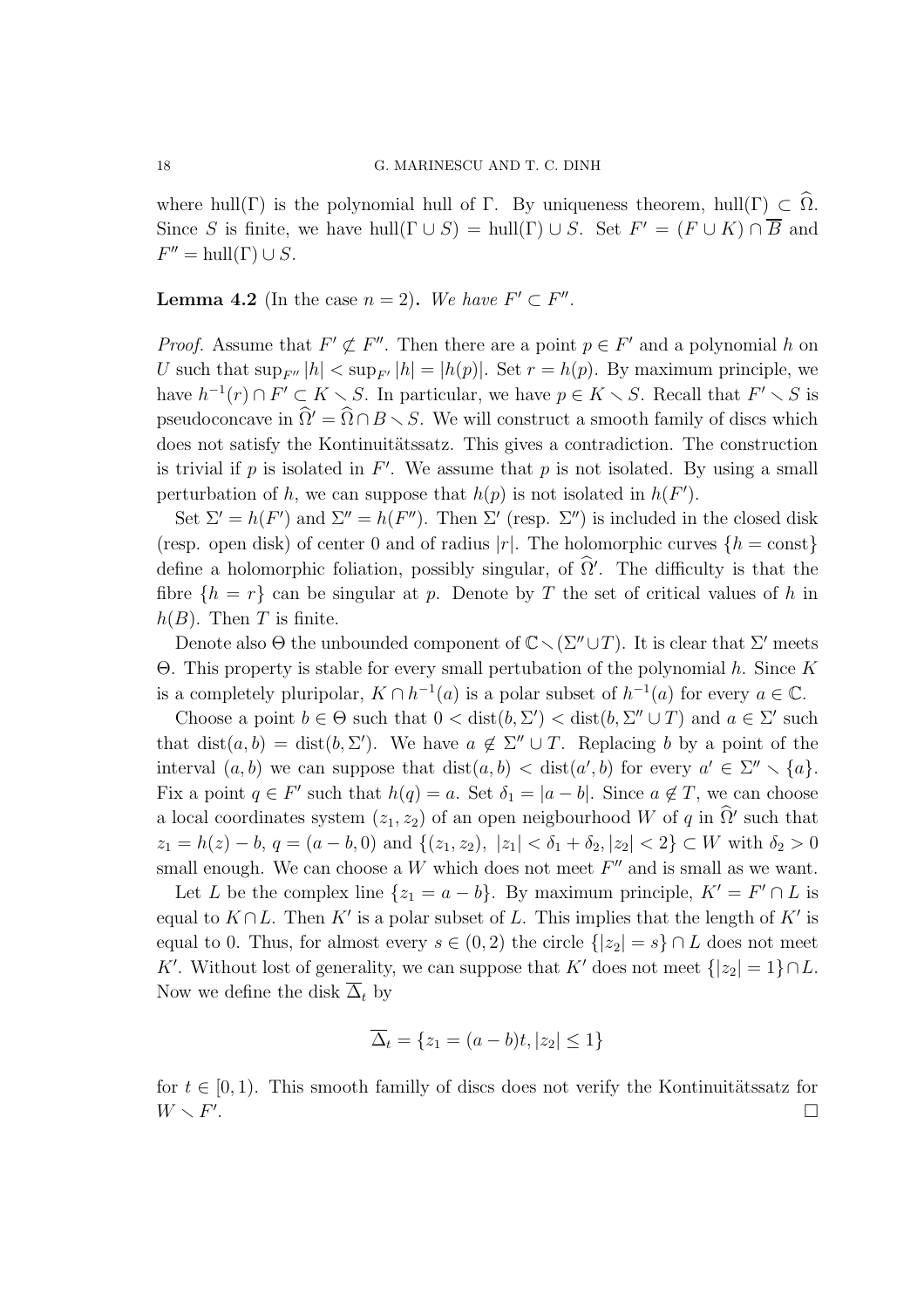Now, denote by  $F_i$  the smaller hypersuface of  $\Omega$  which contains  $F_i$ . Set  $F = \bigcup F_i$ . If  $n = 2$  we have  $F \cup K \subset \widehat{F}$ . This is also true for  $n > 2$ . It is sufficient to apply the last lemma for linear slices of  $\widehat{\Omega}$ .

**Lemma 4.3.** Let L be a pseudoconcave subset of a complex manifold V. If L is included in a hypersurface  $L'$  of  $V$  then  $L$  is itself a hypersurface of  $V$ .

*Proof.* Observe that L is not included in a subvariety of codimension  $\geq 2$  of V. Assume that L is not a hypersurface of V. Then there is a point  $p$  in Reg L' which belongs to the boundary of L in L'. Choose a local coordinates system  $(z_1, \ldots, z_n)$ of a neigbourhood W of p such that W contains the unit polydisk  $\Delta^n$ ,  $p \in \Delta^n$  and  $L' \cap W = \{z_1 = 0\} \cap W$ . We can suppose that  $0 \notin L$  and we can choose W small as we want.

Let  $\pi : \Delta^n \longrightarrow \Delta^{n-1}$  be the projection on the last  $n-1$  coordinates. Let  $q \in$  $L^* = \pi(L \cap \Delta^n)$  such that  $dist(0, L^*) = dist(0, q)$ . Consider the smooth family of discs given by  $\overline{\Delta}_t = \{z = (z_1, z'') : |z_1| < 1/2, z'' = tq\}$ . This family does not verify the Kontinuitätssatz in  $W \setminus L$ .

We can end the proof of Proposition 4.1. We know that  $(F_i \cup K) \setminus S$  is pseudoconcave in  $\widehat{\Omega} \setminus S$  and  $F_i \cup K \subset \widehat{F}$ . By Lemma 4.3,  $(F_i \cup K) \setminus S$  is a hypersurface of  $\widehat{\Omega} \setminus S$ . By Remmert-Stein theorem, any analytic set can be extended through a point, so  $F_i \cup K$  is a hypersurface of  $\widehat{\Omega}$ . Then  $F_i \cup K \subset \widehat{F}_i$  since  $\cap F_i = \emptyset$ . We deduce that K is included in  $\cap \widehat{F}_i$  which is analytic and bounded subset of  $\mathbb{C}^N$ . Therefore K must be a finite set.  $\Box$ 

Remark 4.4. The Proposition 4.1 holds for  $K$  not pluripolar. For this case, the proof is more complicated. Using another submersion of  $\Omega$  given by the map  $z \mapsto$  $(h(z), h(z)+\varepsilon z_1, \cdots, h(z)+\varepsilon z_N)$ , we can suppose that  $R = \max_{K \setminus S} |z| > \max_{F''} |z|$ . Let  $q \in bB_R \cap (K \setminus S)$  where  $B_R$  is is a ball of center 0 and radius R. Using a small affine change of coordinates, we can suppose that  $bB_R \cap \hat{\Omega}$  is transversal at q. We then construct easily a family of discs close to  $T_q(bB_R) \cap \Omega$ , which does not satisfy the Kontinuitätssatz, where  $T_q(bB_R)$  is the complex tangent space of  $bB_R$  at q.

*Proof of Theorem 1.3.* Let  $X$  be a hyperconcave end such that the exhaustion function  $\varphi$  is overall plurisubharmonic. Let  $\widehat{X}$  be a manifold which compactifies X. Then  $\widehat{X} \setminus X$  has a strictly pseudoconvex neighbourhood V. Based on Remmert's reduction theory, Grauert [Gra62, Satz 3, p.338] showed that there exists a maximal analytic set A of V. Moreover, by [Gra $62$ , Satz 5, p.340] there exists a normal Stein space  $V'$  with at worst isolated singularities, a discrete set  $D \subset V'$  and a proper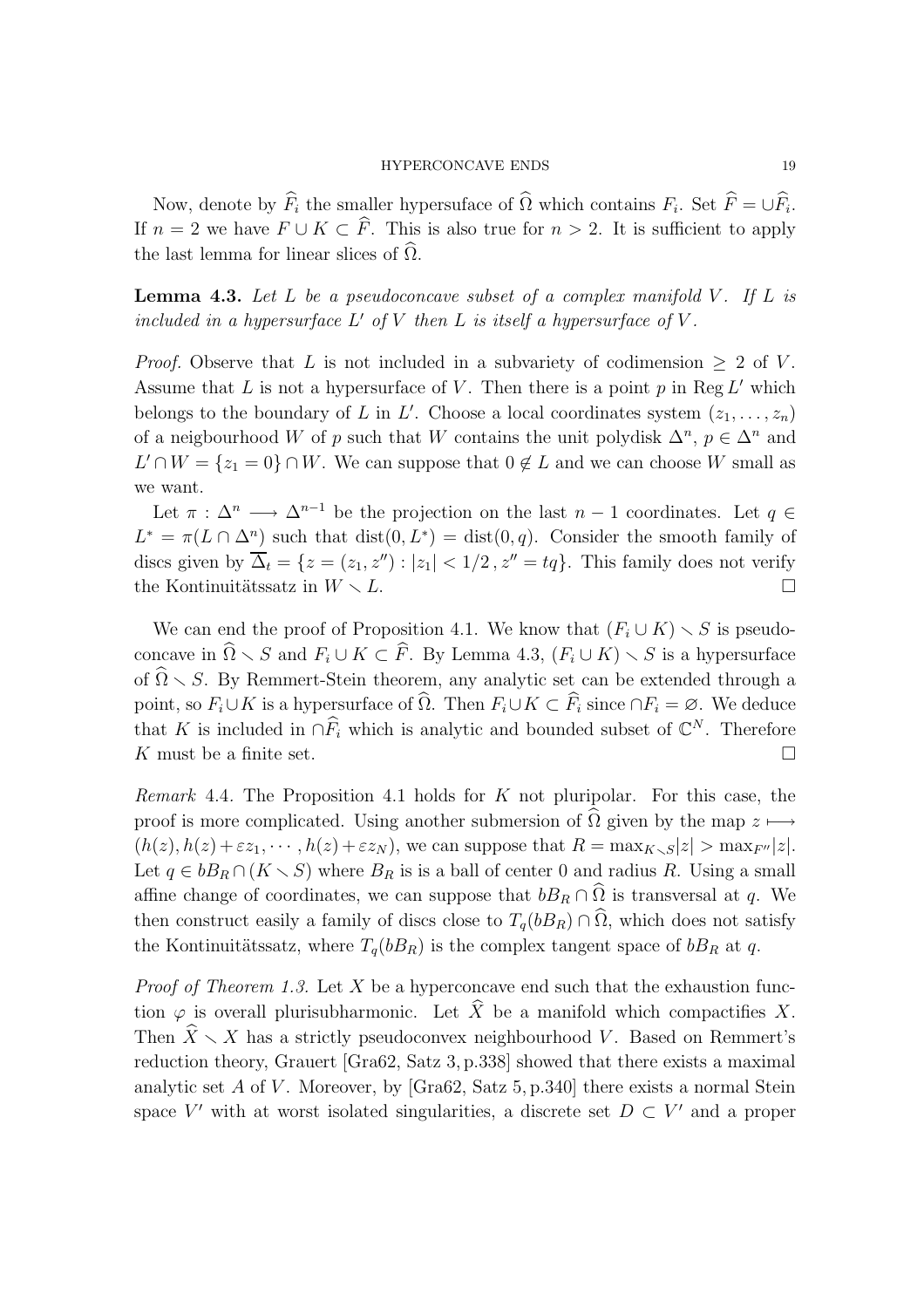holomorphic map  $\pi : V \longrightarrow V'$ , biholomorphic between  $V \setminus A$  and with  $V' \setminus D$  and  $\pi(A) = D$ . That is, A can be blown down to the finite set D.

The maximum principle for  $\varphi$  implies  $A \subset \hat{X} \setminus X$ . Let  $\psi : V' \longrightarrow [-\infty, \infty)$  be given by  $\psi = \varphi \circ \pi^{-1}$  on  $V' \setminus D$  and  $\psi = -\infty$  on  $\pi(\widehat{X} \setminus X)$ . Then  $\psi$  is a strictly plurisubharmonic function on V' and  $\pi(\widehat{X}\setminus X)$  is its pluripolar set. By Proposition 4.1,  $\pi(\widehat{X}\setminus X)$  is a finite set. Therefore  $\widehat{X}\setminus X$  consists of A and possibly a finite set, thus an analytic set.

*Remark* 4.5. If in Theorem 1.3 we suppose only that  $X$  admits a Zariski-open dense set which is uniformized by a Stein manifold, we can prove in the same way, that  $\widehat{X}\setminus X$  is included in a hypersurface of  $\widehat{X}$ , i.e. X contains a Zariski-open dense set of  $\widehat{X}$ .

## 5. Extension of Nadel's theorems

We are in the position to extend the theorems of Nadel [Nad90] to the case of dimension 2.

As preparation, it is necessary to introduce some notions. If in Definition 1.1 we may take  $a = +\infty$  and  $\varphi$  bounded from above, the manifold X is said to be hyper 1*concave*. In particular,  $\{\varphi \geq c\}$  is compact for every  $c \in \mathbb{R}$ . This is a particular case of strongly 1-concave manifolds in the sense of Andreotti-Grauert [AG62]. Hyper 1- concave manifolds are equally called very strongly 1- concave manifolds in the literature (e.g. [NT88]).

If  $X$  is a hyper 1-concave manifold, it follows from [And63] that the meromorphic function field  $\mathscr{K}(X)$  has transcendence degree over  $\mathbb C$  less or equal than dim X. If the transcendence degree equals dim  $X$ , that is, if there exist dim  $X$  algebraically independent meromorphic functions over  $\mathbb C$ , we say that X is *Moishezon*. We have the following characterization.

**Proposition 5.1.** A hyper 1-concave manifold X is Moishezon if and only if X is biholomorphic to an open set of a compact Moishezon space  $\overline{X}$ . A sufficient condition  $for X to be Moishezon is to admit a semipositive line bundle which is positive at one$ point.

*Proof.* By Theorem 1.2 (i), there exist a compact complex space  $\hat{X}$ , such that  $X \subset \hat{X}$ . Moreover  $\hat{X} \setminus X$  is a pluripolar set. Let us remark that, due to the existence of a Stein neighbourhood of the set  $\hat{X}\setminus X$ , all meromorphic functions on X extend uniquely to  $\widehat{X}$ . Hence  $\mathscr{K}(\widehat{X}) = \mathscr{K}(X)$ , which implies the first part of the proposition. The second part is the content of [TCM01, Corollary 3.2].  $\Box$ 

We extend now Nadel's main result [Nad90, Theorem 0.1] to dimension 2.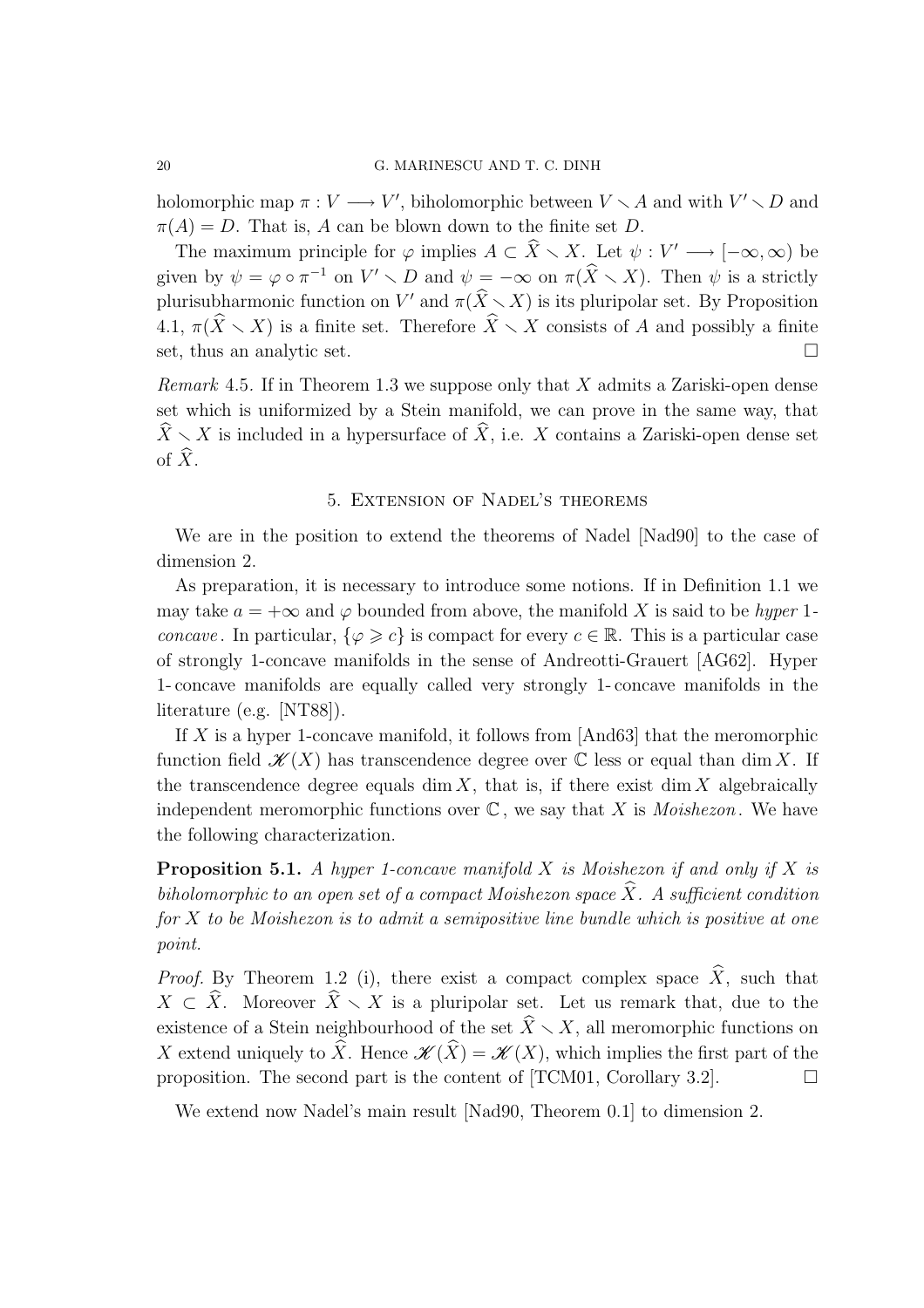**Proposition 5.2.** Let X be a connected manifold of dimension  $n \geq 2$ . Assume that:

- (i)  $X$  is hyper 1-concave.
- (ii)  $X$  is Moishezon.
- (iii) X can be covered by Zariski-open sets which can be uniformized by Stein manifolds.

Then X can be compactified by adding finitely many points to a compact Moishezon space.

Proof. By conditions (i) and (iii) and Theorem 1.3, we can find a compact complex space  $\widehat{X}$ , with at worst isolated singularities, such that X is an open set of  $\widehat{X}$  and  $\widehat{X} \setminus X$  is finite. Since  $\mathscr{K}(\widehat{X}) = \mathscr{K}(X), \widehat{X}$  is itself Moishezon.

Note that Proposition 5.2 implies that a manifold satisfying (i)-(iii) has finite topological type.

The next result characterizes, along the lines of Kodaira, those non-compact manifolds of dimension  $n \geqslant 2$  that can be compactified by adding finitely many points and that admit quasiprojective algebraic structure.

It corresponds to [Nad90, Theorem 0.2], where the case  $n \geq 3$  is considered. We have formulated condition (ii) below more geometrically. In [Nad90] the corresponding condition is that the ring  $\bigoplus_{k>0} H^0(X,E^k)$  gives local coordinates and separates points of X. Note also that the next result answers [Mok89, Problem 1] for the case  $q = 0$ .

**Proposition 5.3.** Let X be a connected manifold of dimension  $n \geq 2$ . The following conditions are necessary and sufficient for  $X$  to be a quasiprojective manifold which can be compactified to a Moishezon space by adding finitely many points.

- (i)  $X$  is hyper 1-concave.
- (ii)  $X$  admits a positive line bundle  $E$ .
- (iii) X can be covered by Zariski-open sets which can be uniformized by Stein manifolds.

Proof. The necessity of conditions (i) and (ii) is obvious, while the necessity of (iii) follows from a theorem of Griffiths [Gri71, Theorem I].

For the sufficiency, we need a variant of the embedding theorem of Andreotti-Tomassini [AT70, Theorem 2, p. 97] (see also [AS70, Theorem 4.1]).

**Lemma 5.4.** Let X be a hyper 1-concave manifold and E be a positive line bundle on  $X$ . Then  $X$  is biholomorphic to an open set of a projective algebraic manifold.

*Proof.* If  $\varphi$  denotes the exhaustion function of X,  $\sqrt{-1}(A\Theta(E) + \partial\bar{\partial}(-\log(-\varphi)))$ ,  $A \gg 1$ , is a complete Kähler metric on X. Using the  $L^2$  estimates with singular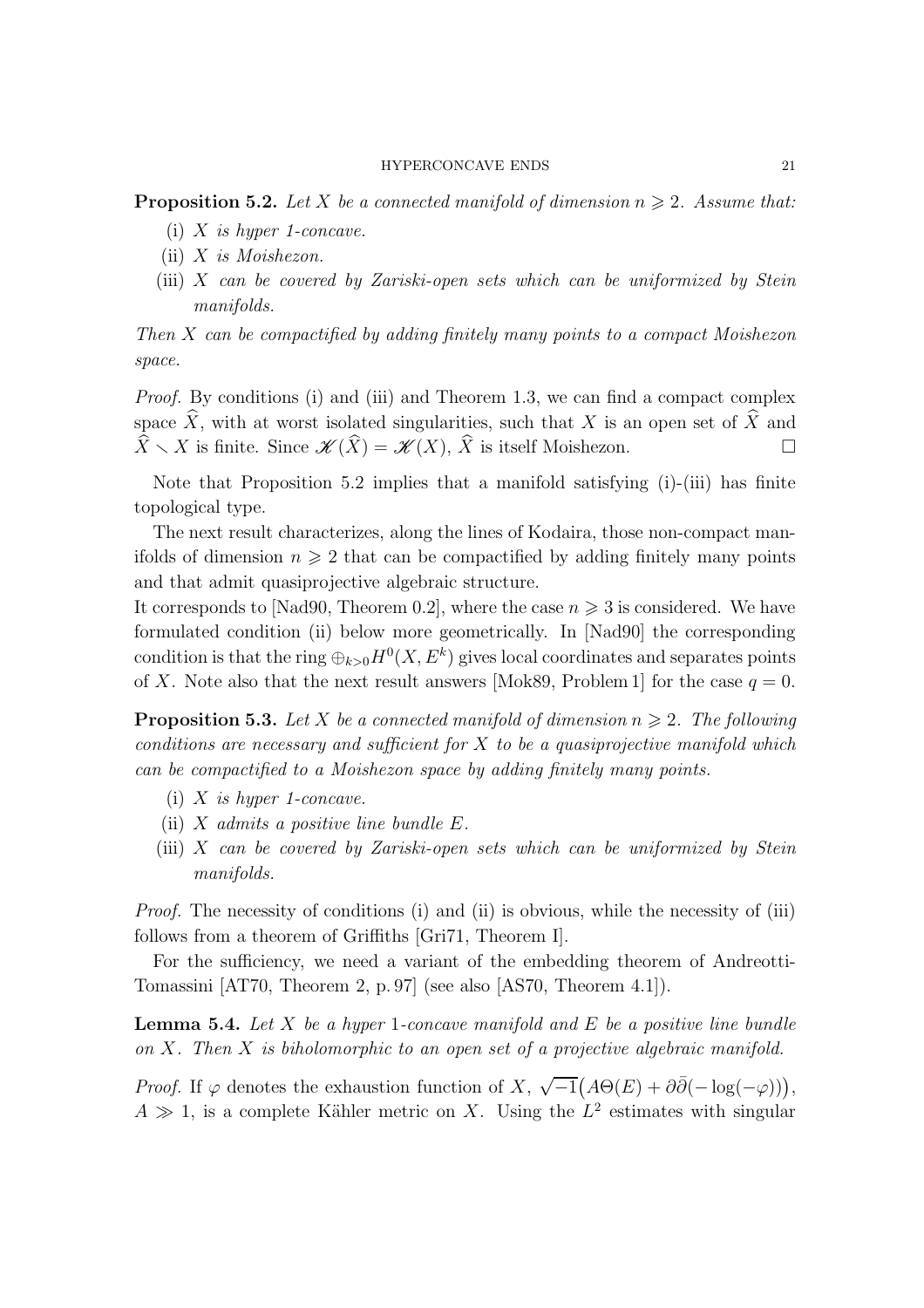### 22 G. MARINESCU AND T. C. DINH

weights for positive line bundles (see Demailly [Dem82]), we obtain that the ring  $\bigoplus_{k>0} H^0(X, E^k \otimes K_X)$  separates points and gives local coordinates everywhere on X. Repeating the proof of [NT88, Lemma 2.1] we obtain the conclusion.  $\Box$ 

Let  $\hat{X}$  be a projective compactification given by Lemma 5.4. Then Theorem 1.3 implies that  $\widehat{X}\setminus X$  is an analytic set. Proposition 5.3 is proved.

Remark 5.5. We can obtain a stronger version of [NT88, Theorem 0.1] in dimension 2. Nadel and Tsuji use the following terminology. A manifold  $X$  of dimension  $n$  is called very strongly  $(n-2)$ -concave if there exists a  $\mathscr{C}^2$  function  $\psi: X \longrightarrow \mathbb{R}$  such that  $\{\psi > c\} \in X$ , for all  $c \in \mathbb{R}$ , and outside a compact set  $\psi$  is plurisubharmonic and  $\sqrt{-1}\partial\bar{\partial}\psi$  has at least 2 positive eigenvalues. If dim  $X = 2$ , this notion coincides with hyperconcavity. Nadel and Tsuji prove the following theorem: a complete Kähler manifold  $(X, \omega)$ , dim  $X = n$ , satisfying the conditions

- (i) Ric $(\omega) < 0$ ,
- (ii) X is very strongly  $(n-2)$ -concave,
- (iii) The universal covering of  $X$  is Stein,

is biholomorphic to a quasiprojective manifold. By Proposition 5.3 we can, if  $\dim X = 2$ , remove the requirement that X is complete Kähler and replace (i) with the existence of a positive line bundle.

Let  $X = M/\Gamma$  be an irreducible arithmetic quotient of dimension  $n \geq 2$ . The proof of Borel [Bor70] shows that X is very strongly  $(n-2)$ -concave. Thus, Proposition 5.3 gives, in dimension 2, a generalization of the fact that arithmetic quotients can be compactified, with a completely complex-analytic proof.

Remark 5.6. A compact Moishezon space  $\widehat{X}$  with isolated singularities such that  $\widehat{X}\setminus X$  is finite needs not be either projective or algebraic in the sense of Weil. See the example of Grauert [Gra62, p. 365–6].

Remark 5.7. We can obtain the following version of Proposition 5.2. Namely, a manifold X, dim  $X = 2$ , satisfying the two conditions,

- (i)' X is hyper 1-concave and
- (ii)'  $X$  can be covered by Zariski-open sets which can be uniformized by bounded domains of holomorphy in  $\mathbb{C}^n$ ,

can be compactified by adding finitely many points to a compact Moishezon space. Indeed, we show first as in [Nad90, p. 187] that  $X$  is Moishezon, using the result of Mok-Yau on the existence of complete Kähler-Einstein metrics on bounded domains of holomorphy, as well as the  $L^2$ -estimates for  $\bar{\partial}$ . Then we resort to Proposition 5.2.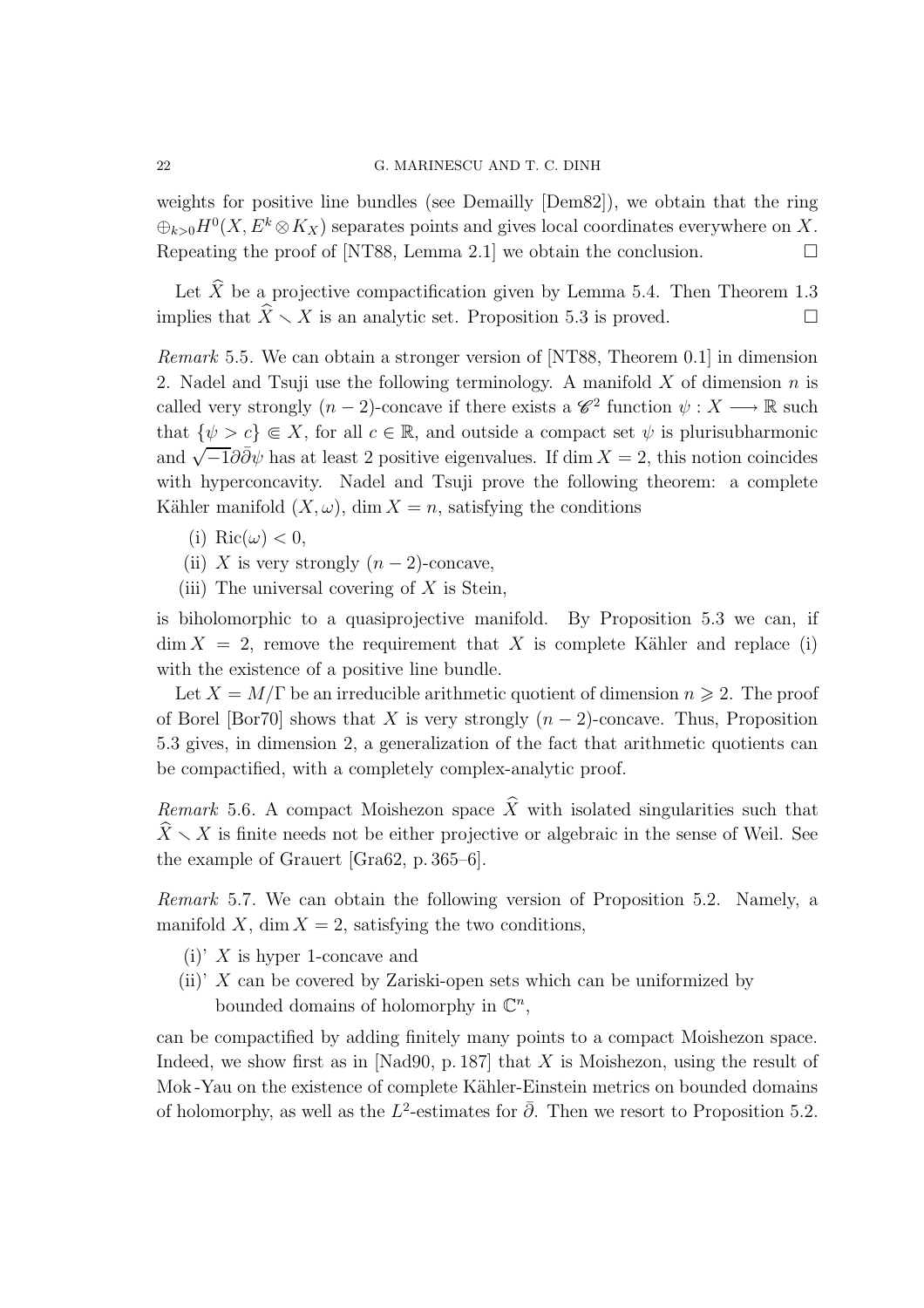Note that in [Nad90, Theorem 0.3] it is shown that a manifold  $X$  as above, with  $\dim X > 2$ , has moreover the stucture of an abstract algebraic variety.

We come now to the proof of Corollary 1.4. The statement was also noted by Nadel [Nad90], in dimension  $\geqslant$  3. Our proof is based on Proposition 5.3, so it gives a complex-analytic proof of the analyticity of the pluripolar set, also for the Siu-Yau theorem.

*Proof of Corollary 1.4.* Let X be a complete Kähler manifold of finite volume and bounded negative sectional curvature and dim  $X \geqslant 2$ . Upon using the same argument as in Siu-Yau [SY82] or [NT88, §3] we show, with the help of the Busemann function, that  $X$  is hyper 1-concave. Moreover,  $X$  has negative Ricci curvature, hence  $K_X$  is a positive line bundle over X. Finally, by Wu's theorem [Wu67], any simply connected complete Kähler manifold of nonpositive sectional curvature is Stein. Hence the universal covering of X is Stein.

We proved that  $X$  fulfils the conditions of Proposition 5.3. Therefore, by the conclusion of this Proposition, the proof of Corollary 1.4 is complete.  $\Box$ 

We close the section with one more result about embedding of hyper 1-concave manifolds. Generalizing the Andreotti-Tomassini theorem, Andreotti-Siu [AS70, Theorem 7.1 show that a strongly 1- concave manifold X of dim  $X \geq 3$  can be embedded in the projective space, if it admits a line bundle E such that  $\bigoplus_{k>0} H^0(X, E^k)$ gives local coordinates on a sufficiently large compact of X. The proof is based on techniques of extending analytic sheaves. Moreover, the result breaks down in dimension 2 as the following example shows.

Example 5.8. We use Example 3.9 and its notations. The strongly 1- concave manifold  $Y_{\varepsilon} = K_{\varepsilon} \setminus \text{pr}_{\mathbb{P}^{3}}^{-1}(G)$  has as differential double covering the torus minus 16 small balls around the fixed points of the involution. Denote  $X_{\varepsilon}$  this new manifold. With the induced complex structure from  $Y_{\varepsilon}$ ,  $X_{\varepsilon}$  is a strongly 1-concave, non-compactifiable manifold. If on  $X_{\varepsilon}$  we consider the pull-back  $E_{\varepsilon}$  of the hyperplane line bundle on  $Y_{\varepsilon}$ ,  $\oplus_{k>0} H^0(X_{\varepsilon}, E_{\varepsilon}^k)$  gives local coordinates everywhere. But  $X_{\varepsilon}$  is not embeddable in the projective space, for if it were, we could compactify it by [And63].

We show in the next proposition that, if we impose the condition of hyperconcavity, such phenomenon cannot occur. Here  $\varphi$  and b have the same meaning as in Definition 1.1.

**Proposition 5.9.** Let X be a hyper 1-concave manifold of dimension  $n \geq 2$ . Let c be a real number such that  $c < b$ . Assume there is a line bundle E over  $X' =$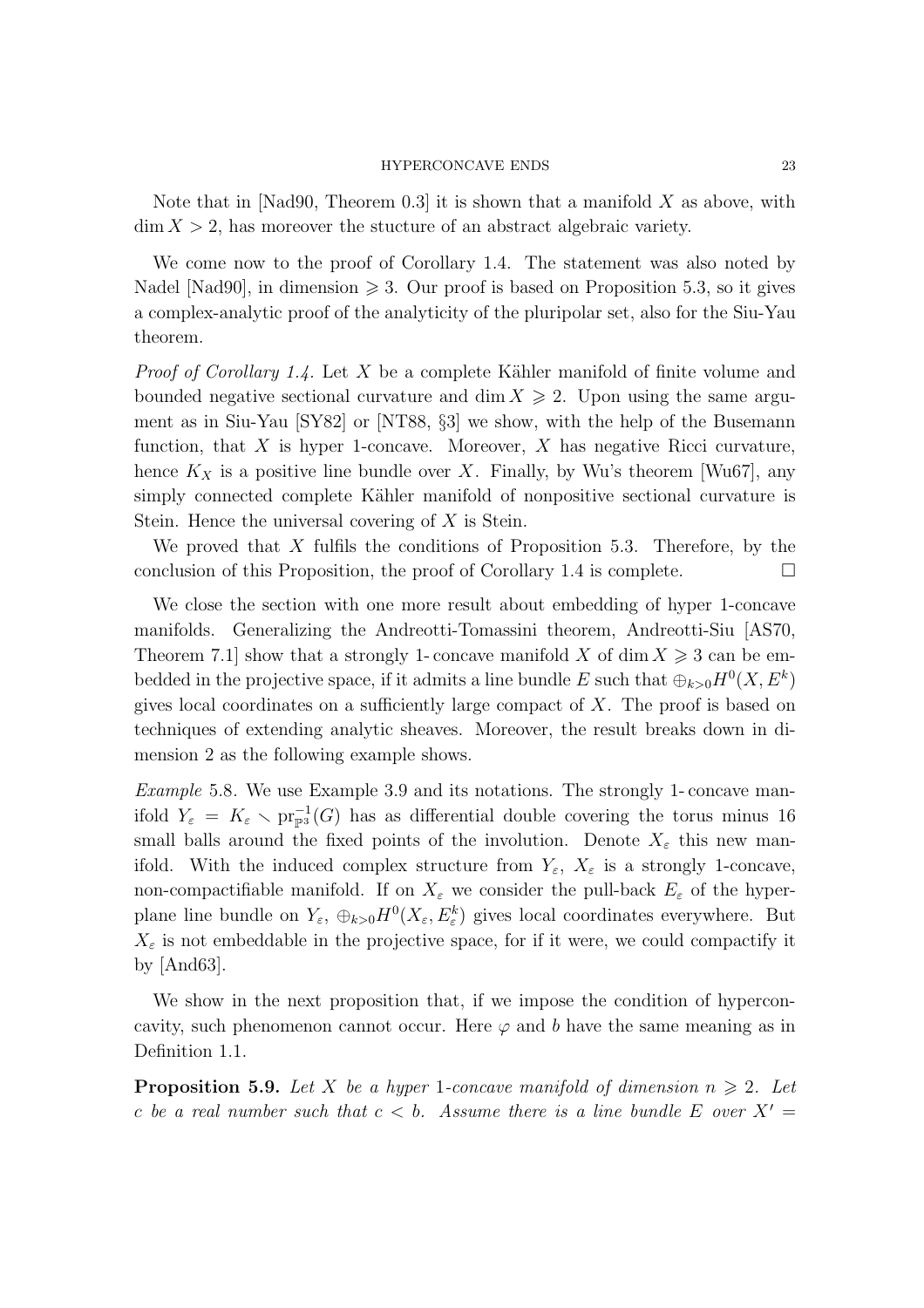$\{\varphi > c\}$  such that the ring  $\oplus_{k>0} H^0(X', E^k)$  gives local coordinates on X'. Then X is biholomorphic to an open subset of a projective manifold.

*Proof.* By Theorem 1.2, X is an open subset of a variety  $\widehat{X}$  with isolated singularities. Moreover  $\widehat{X} \setminus X'$  is a Stein space.

Replacing c by a  $c'$  such that  $c < c' < b$  we can suppose that there are holomorphic sections  $s_0, \ldots, s_m$  of  $H^0(X', E^k)$  which give local coordinates of X' where k is big enough. We can define a holomorphic map  $\pi : X' \longrightarrow \mathbb{P}^m$  by

$$
\pi(z)=[s_0(z):\cdots:s_m(z)].
$$

Then  $\pi$  gives a local immersion of X' in  $\mathbb{P}^m$ . Since  $\widehat{X} \setminus X'$  is embeddable in an euclidian space, a theorem of Dolbeault-Henkin-Sarkis [DH97], [Sar99] implies that  $\pi$  can be extended to a meromorphic map from  $\widehat{X}$  into  $\mathbb{P}^m$ .

Denote by Z the set consisting of the singular points of  $\hat{X}$ , the points of indeterminacy of  $\pi$  and the critical points of  $\pi$ . Then Z is a compact analytic subset of  $\widehat{X}\setminus X'$ . Since  $\widehat{X}\setminus X'$  is Stein space, Z is a finite set. The map  $\pi$  gives local immersion of  $\widehat{X} \setminus Z$  in  $\mathbb{P}^m$ .

Let H be the canonical line bundle of  $\mathbb{P}^m$  and set  $L = \pi^*(H)$ . Then L is a positive line bundle of  $\widehat{X}\setminus Z$ . In particular L is positive on  $X\setminus Z$  and by a theorem of Shiffman [Shi71] extends to a positive line bundle on  $X$ . By Lemma 5.4,  $X$  is biholomorphic to an open subset of a projective manifold.

Aknowledgements. The first-named author thanks Professors Mihnea Coltoiu and Bo Berndtsson for discussions and constant encouragement.

The second-named author would like to thank the Alexander von Humboldt Foundation for its support and Professor Jürgen Leiterer for his hospitality during the preparation of this paper.

#### **REFERENCES**

- [AG62] A. Andreotti and H. Grauert, Théorème de finitude pour la cohomologie des espaces complexes, Bull. Soc. Math. France 90 (1962), 193–259. 2, 5
- [And63] A. Andreotti, Théorèmes de dépendance algébrique sur les espaces complexes pseudoconcaves, Bull. Soc. Math. France 91 (1963), 1–38. 5, 5.8
- [AS70] A. Andreotti and Y. T. Siu, Projective embeddings of pseudoconcave spaces, Ann. Sc. Norm. Sup. Pisa 24 (1970), 231–278. 1, 2, 3, 3.2, 3, 3, 3.6, 3, 3.9, 3.10, 5, 5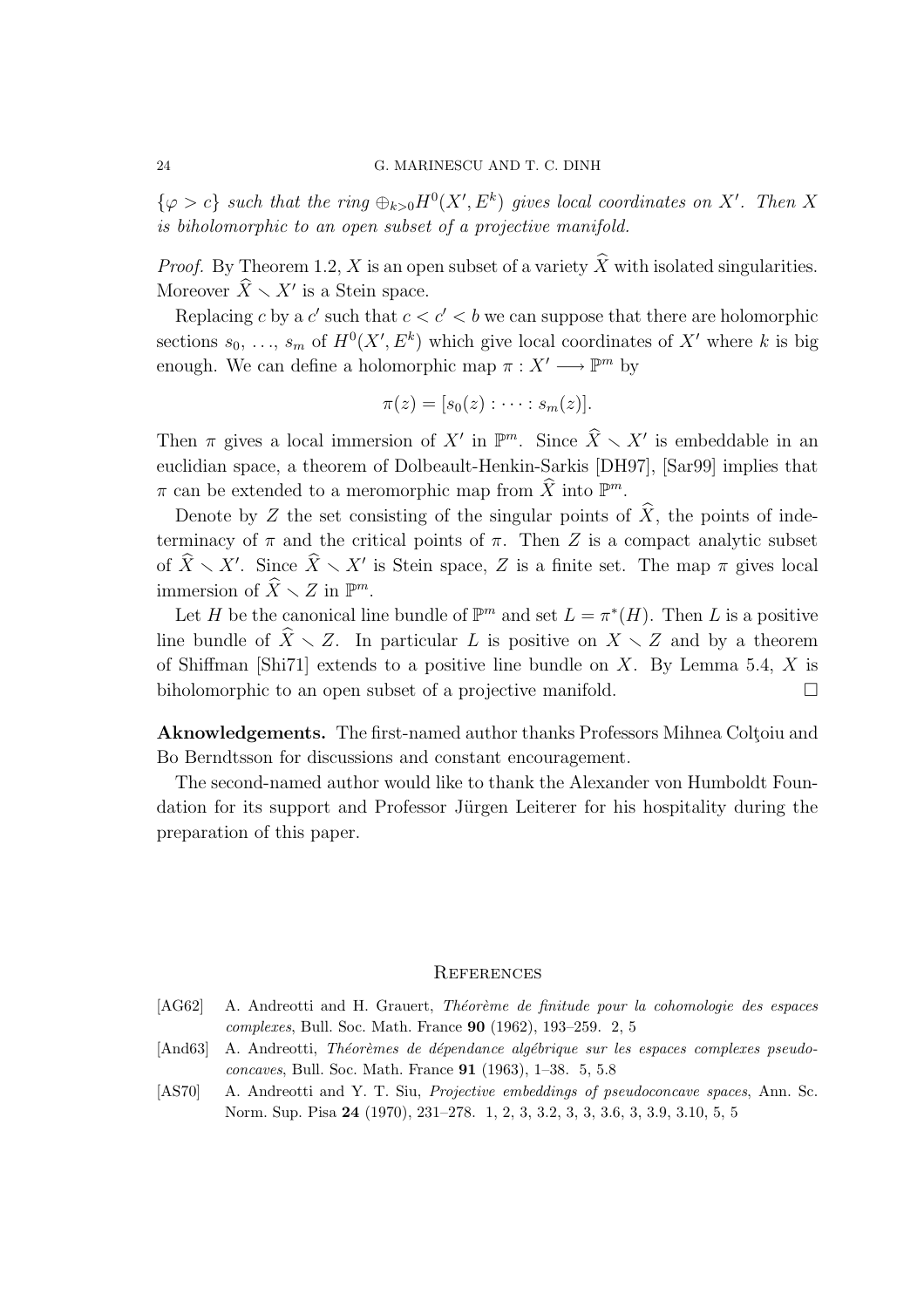- [AT70] A. Andreotti and G. Tomassini, *Some remarks on pseudoconcave manifolds*, Essays on Topology and Related Topics dedicated to G. de Rham (A. Haefliger and R. Narasimhan, eds.), Springer-Verlag, 1970, pp. 85–104. 1, 5
- [AV65] A. Andreotti and E. Vesentini, *Carleman estimates for the Laplace-Beltrami equation on* complex manifolds, Inst. Hautes Etudes Sci. Publ. Math. 25 (1965), 81–130. 2, 2
- [Ber92] B. Berndtsson, A simple proof of an  $L^2$ -estimate for  $\bar{\partial}$  on complete Kähler manifolds, Preprint, 1992. 2
- [Bor70] A. Borel, *Pseudo-concavité et groupes arithmetiques*, Essays on Topology and Related Topics dedicated to G. de Rham (A. Haefliger and R. Narasimhan, eds.), Springer-Verlag, 1970, pp. 70–84. 5.5
- [BdM75] L. Boutet de Monvel, *Intégration des equations de Cauchy–Riemann induites formelles*, Séminaire Goulaouic–Lions–Schwartz, 1974–75, Exposé No.9. 3.11
- [CT02] M. Coltoiu and M. Tibăr, On Steiness of the universal covering of the complement of a 2 dimensional complex singularity, to appear in Math. Ann. 1
- [Dem82] J.-P. Demailly, *Estimations L<sup>2</sup> pour l'opérateur ∂ d'un fibré holomorphe semipositif au* dessus d'une variété kählérienne complète, Ann. Sci. École Norm. Sup. 15 (1982), 457– 511. 5
- [DF83] H. Donnelly and C. Fefferman,  $L^2$ -cohomology and index theorem for the Bergman metric, Ann. Math. 118 (1983), 593–618. 2
- [DH97] P. Dolbeault and G. Henkin, Chaînes holomorphes de bord donné dans  $\mathbb{CP}^n$ , Bull. Soc. Math. de France 118 (1997), 383–445. 5
- [EH01] C. L. Epstein and G. M. Henkin, Can a good manifold come to a bad end ?, Proc. Steklov Math. Inst., vol. 235, 2001. 3.11
- [FK72] G. B. Folland and J. J. Kohn, The Neumann Problem for the Cauchy–Riemann Complex, Ann. Math. Studies 75, Princeton University Press, New York, 1972. 2, 2, 2.5
- [GR65] R. C. Gunning and H. Rossi, Analytic functions of Several Complex Variables, Prentice Hall, Englewood Cliffs, N. J., 1965. 3, 3
- [Gra62] H. Grauert, *Über Modifikationen und exceptionelle analytische Mengen*, Math. Ann. 146 (1962), 331–368. 4, 5.6
- [Gra94]  $\_\_\_\_\_\$ , Theory of q-convexity and q-concavity, Several Complex Variables VII (H. Grauert, Th. Peternell, and R. Remmert, eds.), Encyclopedia of mathematical sciences, vol. 74, Springer Verlag, 1994. 1, 3, 3.10
- [Gri66] Ph. A. Griffiths, The extension problem in complex analysis: Embeddings with positive normal bundle, Amer. J. Math. 88 (1966), 366–446. 2, 2
- [Gri71] , Complex–analytic properties of certain Zariski open sets on algebraic varieties, Ann. of Math. 94 (1971), 21–51. 5
- [HL75] R. Harvey and B. Lawson, On boundaries of complex varieties I, Ann. of Math.. 102 (1975), 233–290. 3.5, 4
- [Hör $65$ ] L. Hörmander,  $L^2$ -estimates and existence theorem for the  $\bar{\partial}$ -operator, Acta Math. 113 (1965), 89–152. 2, 2, 2
- [Mok89] N. Mok, Compactification of complete Kähler-Einstein manifolds of finite volume, Recent developments in geometry, Comtemp. Math., vol. 101, AMS, 1989, pp. 287–301. 1, 5